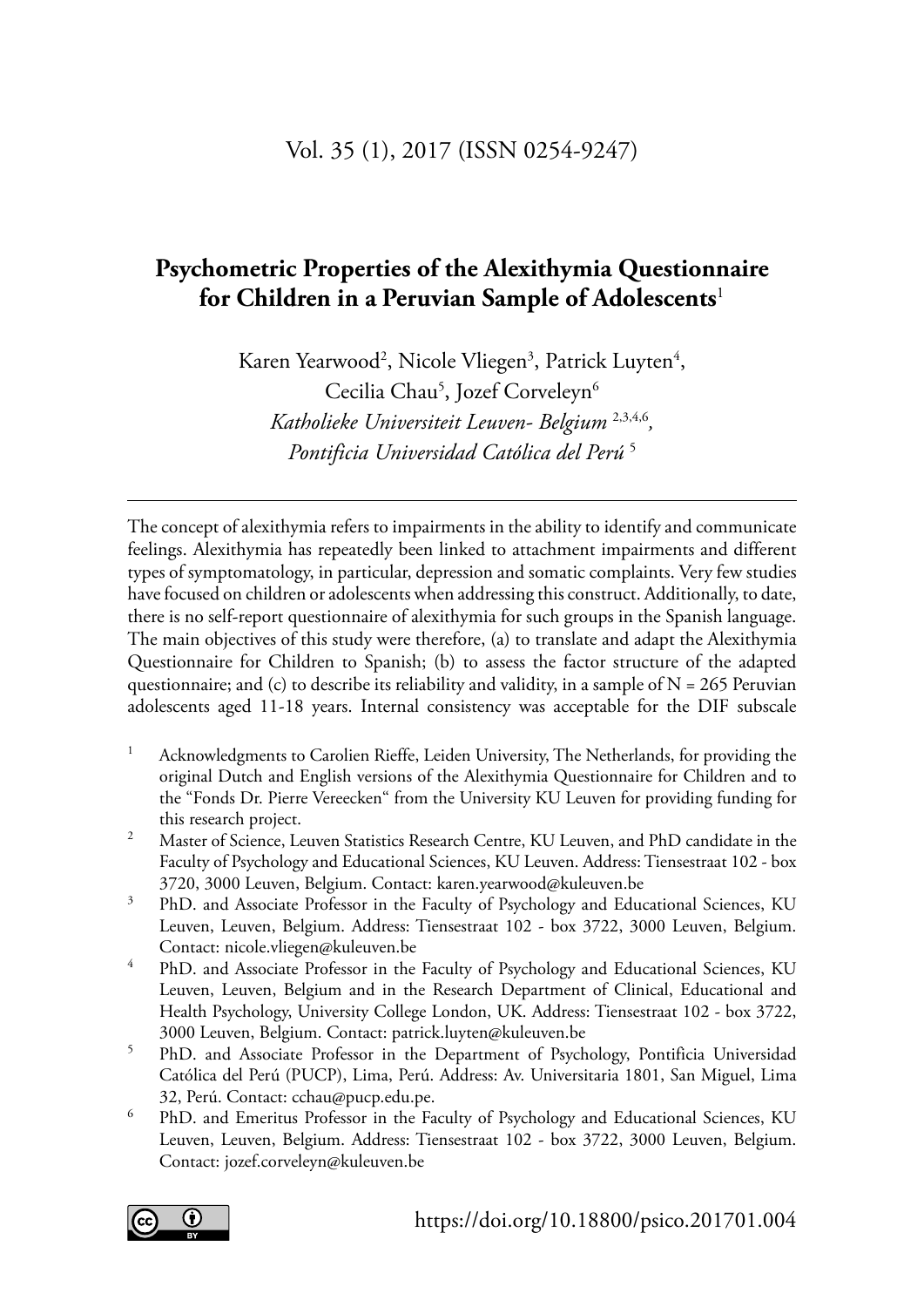ranged from *r* = - .15, *p* < .05, to *r* = .31, *p* < .05), somatic complaints (*r* = .38, *p* < .05, to  $r = .41, p < .05$ ), and both internalizing and externalizing symptoms ( $r = .37, p < .05$ , to  $r = .46, p < .05$ ). Future assessment and modifications are recommended for the EOT scale. ( $\alpha$  = .74), and low for the DDF and EOT subscales ( $\alpha$  = .55, and  $\alpha$  = .47 respectively). A composite scale based on previous studies that merges DIF and DDF into one scale had an  $\alpha$  = .75. Regarding the factor structure, a two–factor solution showed to have the best fit with the data (RMSEA = .05, SMRM = .04, CFI = .94). Convergent validity analyses indicated significant associations between alexithymia and attachment measurements (that Keywords: alexithymia, mentalizing, adolescents, attachment, symptoms

#### **Propiedades psicométricas del cuestionario de alexitimia para niños en una muestra peruana de adolescentes**

( $\alpha$  = .74), y baja para las subescalas DDF y EOT ( $\alpha$  = .55 y  $\alpha$  = .47, respectivamente). Una (con coeficientes desde *r* = -.15, *p* <.05, hasta *r* = .31, *p* <.05), quejas somáticas (*r* = .38, *p* <.05, hasta *r* = .41, *p* <.05), y síntomas internalizantes y externalizantes (*r* = .37, *p* <.05, El concepto de alexitimia se refiere a las deficiencias en la capacidad de identificar y comunicar sentimientos. Este constructo ha sido relacionado con deficiencias en apego y con diferentes tipos de sintomatología, en particular, con depresión y quejas somáticas. Muy pocos estudios sobre alexitimia se han enfocado en niños o adolescentes. Además, hasta la fecha, no existe ningún cuestionario de auto-reporte de alexitimia para tales grupos en español. Por lo tanto, los principales objetivos de este estudio fueron, (a) traducir y adaptar el Cuestionario de Alexitimia para Niños al español; (b) evaluar la estructura factorial del cuestionario adaptado; y (c) describir su confiabilidad y validez, en una muestra de  $n = 265$  adolescentes peruanos de 11-18 años de edad. La consistencia interna fue aceptable para la subescala DIF escala compuesta basada en estudios previos que fusiona las subescalas DIF y DDF en una sola escala tuvo un  $\alpha$  = .75. En cuanto a la estructura factorial, una solución de dos factores demostró tener el mejor ajuste con la data (RMSEA = .05, SMRM = .04, CFI = .94). Los análisis de validez convergente indicaron asociaciones significativas entre alexitimia y apego hasta *r* =. 46, *p* <.05). Se recomienda la evaluación y/o modificación de la escala EOT. Palabras clave: alexitimia, mentalización, adolescentes, apego, síntomas.

#### **Propriedades psicométricas do questionário de alexitimia para crianças, numa amostra peruana de adolescentes**

DIF ( $\alpha$  = .74), e baixa nas subscalas DDF e EOT ( $\alpha$  = .55, e  $\alpha$  = .47 respectivamente). Uma O conceito de alexitimia se refere às deficiências na habilidade de identificar e comunicar sentimentos. A alexitimia tem sido frequentemente associada à deficiências de apego e diferentes tipos de sintomatologia, em particular à depressão e queixas somáticas. Pouquíssimos estudos dão enfoque à crianças ou adolescentes ao tratar desse conceito. Além disso, até o momento não há questionários de autorrelato em espanhol sobre alexitimia para tais grupos. O objetivo principal deste estudo foi, portanto, (a) traduzir e adaptar o "Alexythymia Questionnaire for Children" para o espanhol; (b) avaliar a estrutura de fatores do questionário adaptado; e (c) descrever sua confiabilidade e validade numa amostra de N=265 adolescentes peruanos de 11 a 18 anos de idade. A consistência interna mostrou-se aceitável para a subscala escala composta, baseada em estudos anteriores, combina DIF e DDF numa única escala e apresentou  $\alpha$  = .75. Em termos da estrutura de fatores, uma solução de dois fatores foi a que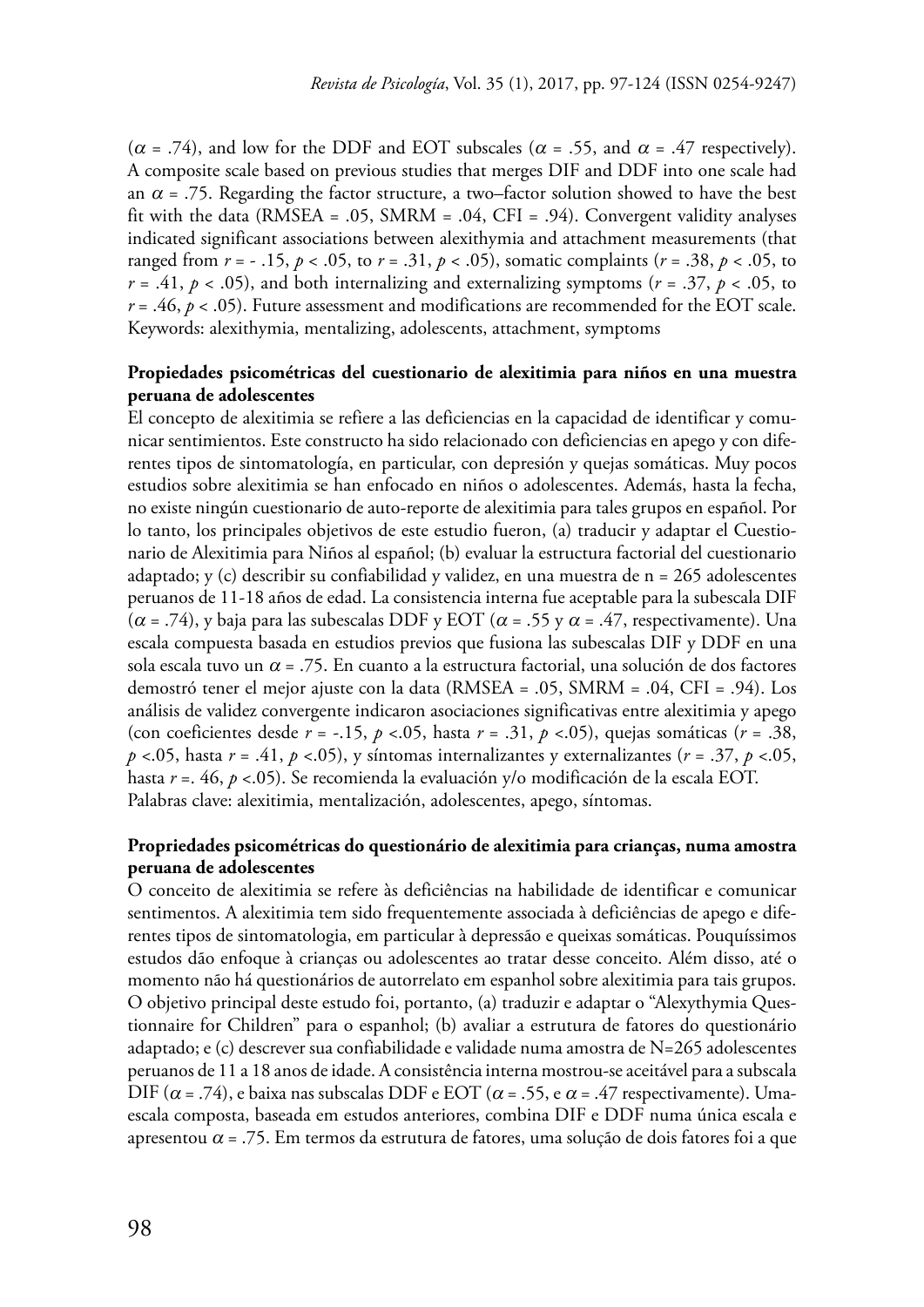quais variaram de *r* = -.15, *p* < .05, a *r* = .31, *p* < .05), queixas somáticas (*r* = .38, p < .05, a melhor se ajustou aos dados (RMSEA ==.05, SMRM = .04, CFI = .94). Análises de validade convergentes indicaram associações significantes entre alexitimia e medidas de apego (as  $r = 0.41$ , p < 0.05), e sintomas internalizantes e externalizantes ( $r = 0.37$ , p < 0.05, to  $r = 0.46$ , *p* < .05). Avaliações futuras e modificações são recomendadas para a escala EOT. Palavras-chave: alexitimia, mentalização, adolescentes, apego, sintomas.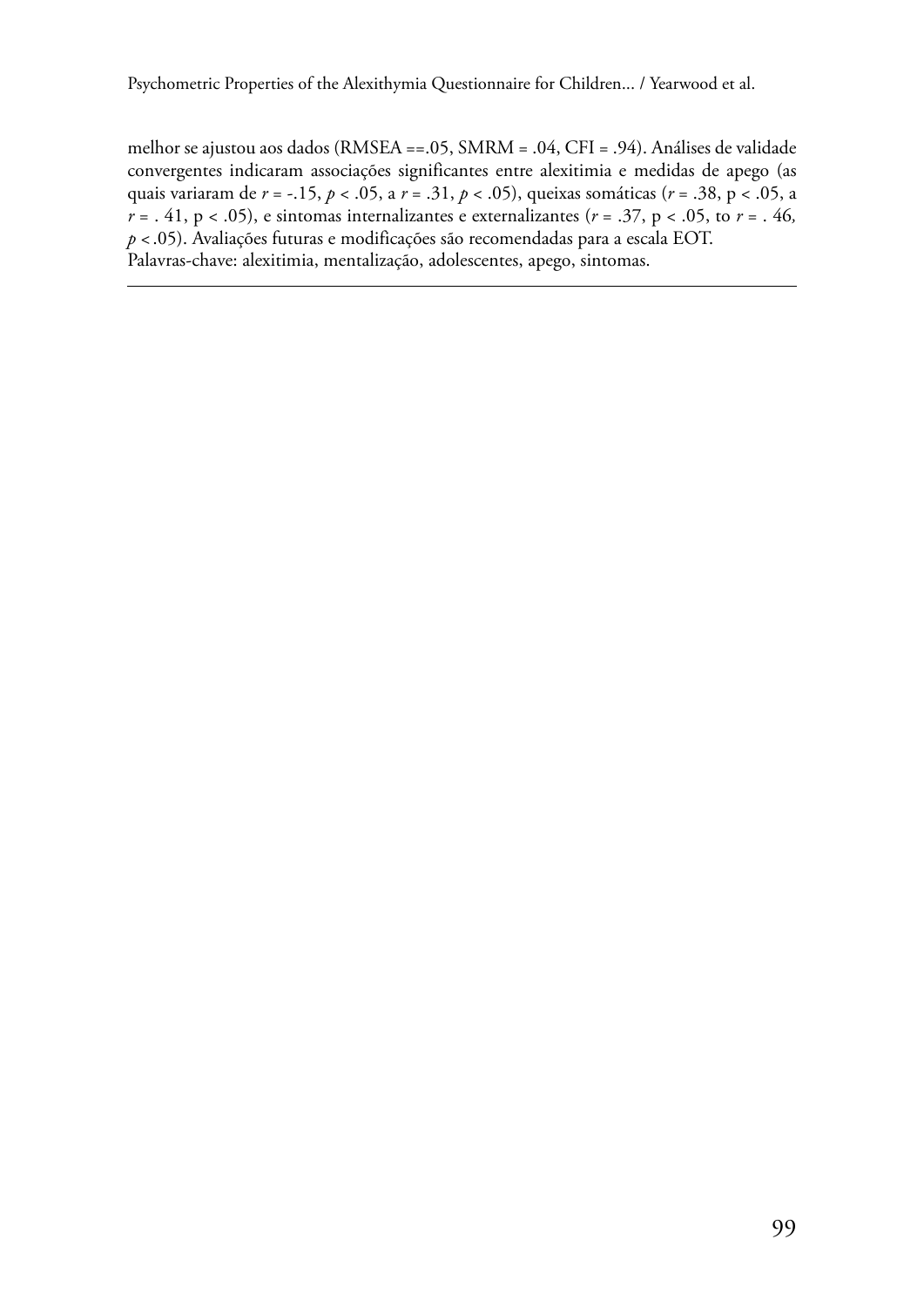The concept of alexithymia refers to difficulties in the identification and description of feelings and is related to impairments in emotional self-regulation (Larsen, Brand, Bermond, & Hijman, 2003) and emotional awareness (Luyten, Van Houdenhove, Lemma, Target, & Fonagy, 2013). These type of deficiencies are strongly associated with impairments in mentalizing, or, in other words, to a lack of mentalizing capacities. Mentalizing capacities can be operationalized as a form of social cognition that implies the ability to perceive and interpret human behavior in terms of intentional mental states (Luyten, Fonagy, Lowyck, & Vermote, 2012; Luyten & Fonagy, 2015). Mentalizing is a multidimensional concept, which has been categorized in four dimensions (each organized on two opposing polarities): self–other, cognitive–affective, internal–external, and automatic–controlled. Alexithymia (measured as difficulty in identifying and describing feelings) refers to deficits among the self, cognitive–affective, internal, and controlled facets of mentalizing (Luyten et al., 2012; Luyten & Fonagy, 2015).

The presence of alexithymia is strongly related to early negative life experiences such as adversity, trauma, and vulnerability (Smith, Kouros, & Meuret, 2014). Fonagy, Gergely, Jurist, and Target (2002) have suggested that there is an association between early adversity and childhood trauma and impairments in reflective capacities (i.e., the capacity to mentalize). Similarly, Luyten et al. (2013) reported that high levels of alexithymia were associated with a history of trauma and emotional neglect. In addition, Joukamaa et al. (2007) found an association between alexithymia and disadvantageous living conditions, suggesting that higher alexithymia levels would be related to poverty and harsh environments.

The importance of having reliable tools for the measurement of alexithymia is related to the fact that these type of impairments play an important role in the development of various psychiatric disorders and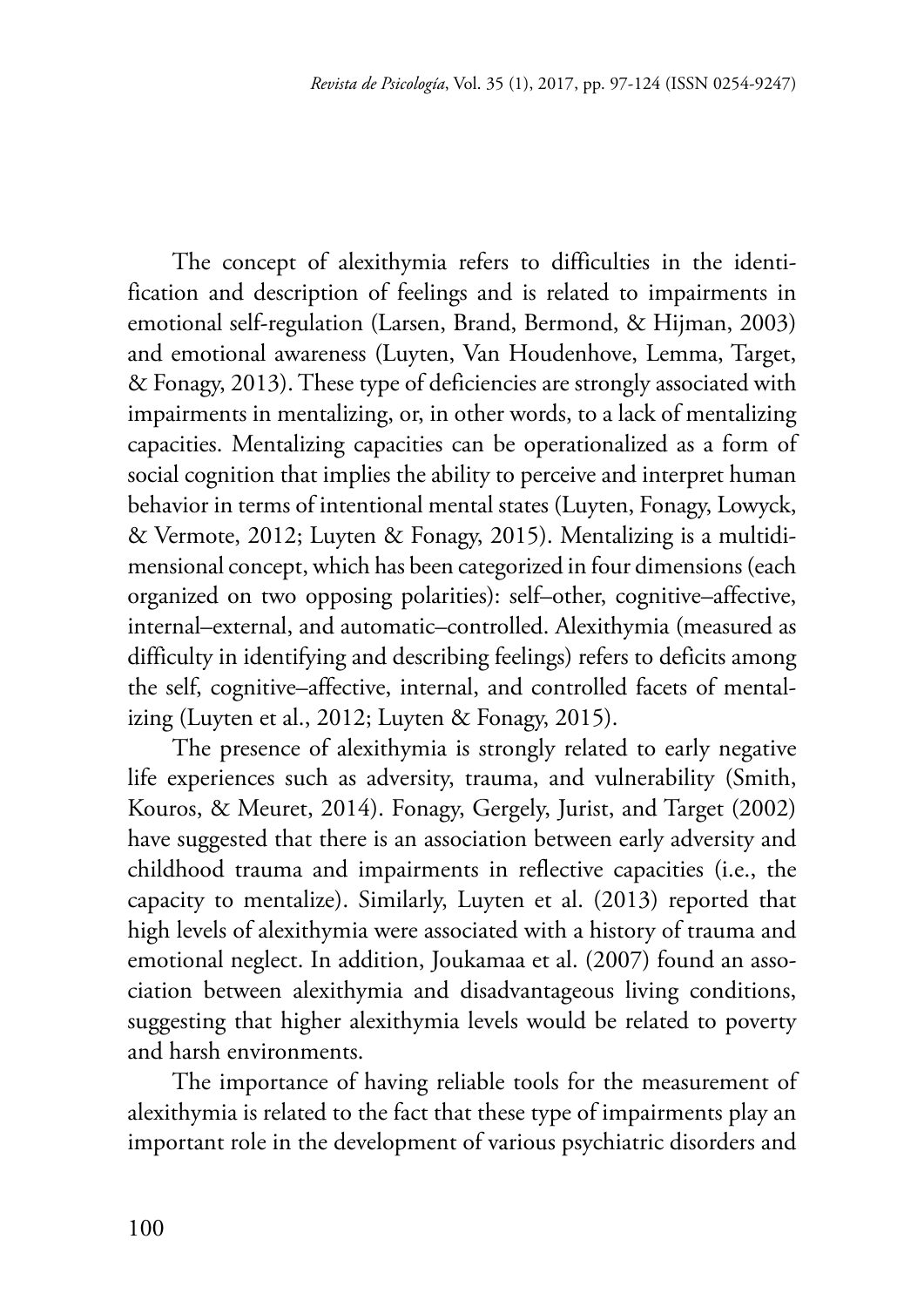problems of psychological functioning (Allen, Fonagy, & Bateman, 2008; Fonagy & Luyten, 2009). Among them, depression-related symptoms (Di Schiena, Luminet, & Philippot, 2011; Sagardoy, Solórzano, Morales, Kassem, & Codesal, 2014), anxiety (Bratis et al., 2010), interpersonal problems such as cold/distant and nonassertive social functioning (Hesse & Floyd, 2011; Humphreys, Wood, & Parker, 2009; Meins, Harris-Waller, & Lloyd, 2008; Vanheule, Desmet, Meganck, & Bogaerts, 2007), functional somatic disorders (Allen, Qian Lu, Tsao, Hayes, & Zeltzer, 2011; Jones et al., 2013; Luyten et al., 2011), and executive dysfunction (Koven & Thomas, 2010) have been broadly studied.

Only recently have studies of the concept of alexithymia been focused on child and adolescent populations. Different studies have found a prevalence of between 7% and 18 % of clinical alexithymia among adolescents when using a cutoff point to determine whether individuals are alexithymic or non-alexithymic (Joukamaa et al., 2007; Gatta et al., 2014).

Most published research on alexithymia in children and adolescents has focused on associations between alexithymia and internalizing symptoms (e.g., somatic disorders) and/or pathological attachment patterns. The link between alexithymia and somatic complaints among children has been repeatedly established (Jellesma, Rieffe, Terwogt, & Westenberg, 2009). Insecure and disorganized attachment in children have been associated with deficiencies in internal state language and the vocabulary of emotion and cognition (Lemche, Klann-Delius, Koch, & Joraschky, 2004). Similarly, higher levels of alexithymia have been encountered among anxious and avoidant children and adolescents than insecurely attached groups (Oskis et al., 2013). Only limited research has been carried out in the Spanish language, and to our knowledge, no studies have been conducted with self-report measures of alexithymia specifically designed for Spanish-speaking populations of children and adolescents. Most of the Spanish language research related to the construct of alexithymia has used the adult version of the TAS-20 (Cruz-Saez, Pascual, Etxebarria, & Echeburua, 2013).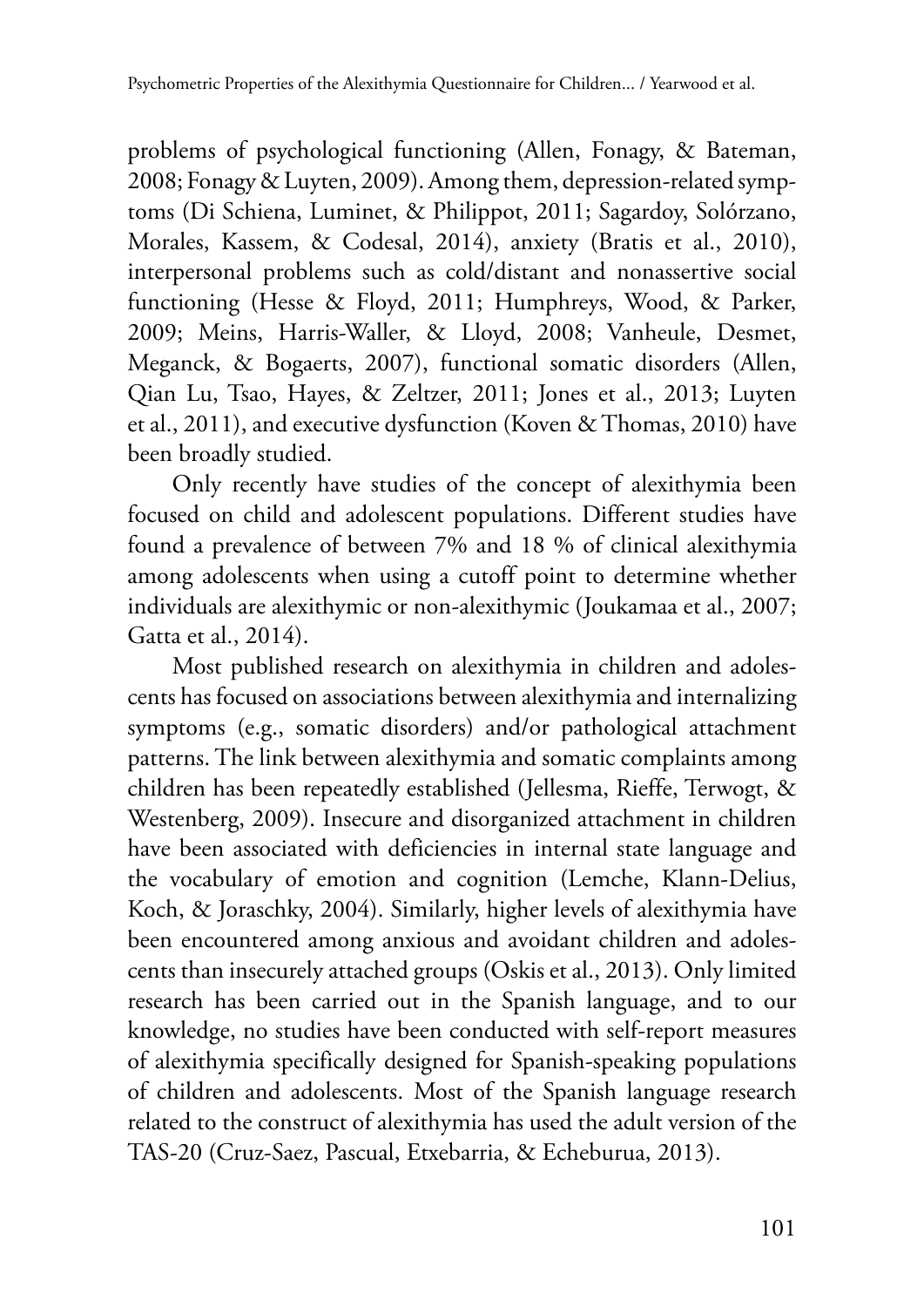The Alexithymia Questionnaire for Children, the first self-report measure of alexithymia for children, which is based on the TAS-20, was published in 2006 (Rieffe, Oosterveld, & Terworgt, 2006). It was originally published in English and Dutch, and has more recently been validated in Italian, Hindi, and Farsi (Di Trani et al., 2009; Mishra, Maudgal, Theunissen, & Rieffe, 2012; Rieffe et al., 2010). To date, no Spanish version has been validated.

As we know that mentalizing impairments are closely related on the one hand to a history of vulnerability and trauma, and on the other hand to a broad range of symptomatology across the lifespan, we strongly believe that having a valid measurement of this construct for children is necessary for developmental research specifically related to concepts such early adversity, trauma, and attachment. Therefore, the main objectives of this study were: (a) to translate and adapt the Alexithymia Questionnaire for children to Spanish; (b) to assess the factor structure of the adapted questionnaire; and (c) to describe its psychometric properties, in terms of reliability and validity. Additionally, the predictive value of the instrument was assessed, in terms of somatic complaints, and internalizing and externalizing symptomatology, among a sample of adolescents.

# **Method**

Due to the lack of research regarding alexithymia in adolescents, and in particular in Peru, this study is considered to be a descriptive, psychometric study, analyzing the properties of the Alexithymia Questionnaire for Children in a sample of Peruvian adolescents. The main objectives of this study were, therefore, to provide with a Spanish version of the self-report questionnaire of alexithymia for such groups, to assess its factor structure, and to describe its psychometric properties.

# *Participants*

The current study was part of a larger longitudinal study about childhood trauma and adolescent mental health in Lima, Peru. A sub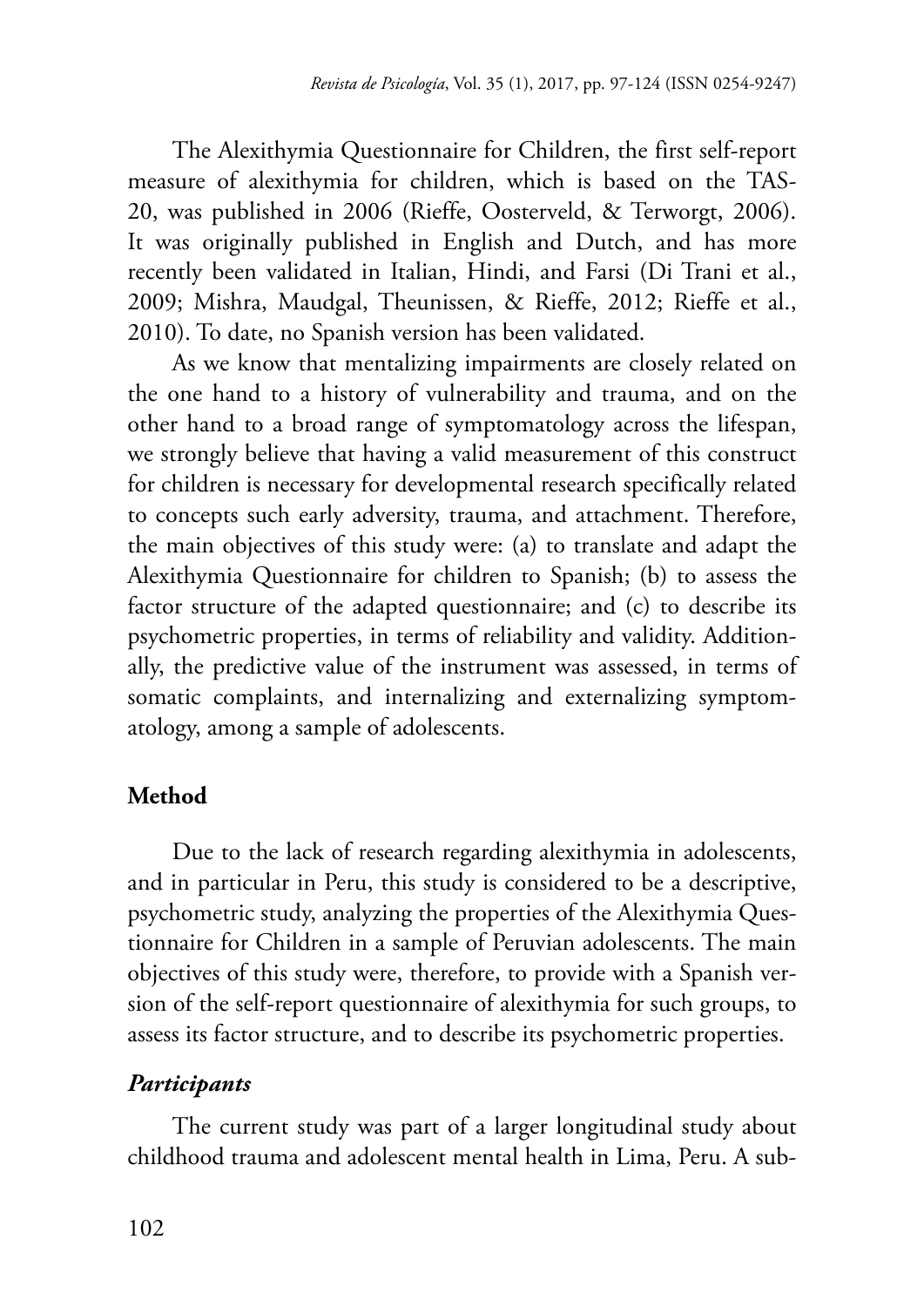sample of 265 adolescents aged between 11 and 18 years (*M* = 14.15, *SD* = 1.50) that completed the alexithymia questionnaire at the first time of data collection (that was part of a pilot study) was considered for this cross-sectional study. Data collection took place at a public high school in Villa El Salvador, Lima, Peru. Equal gender distribution was aimed for, achieving a final sample of 50.2% boys and 49.8% girls.

#### *Measures*

*Alexithymia.* The Toronto Alexithymia Scale (TAS-20; Bagby, Parker, & Taylor, 1994) is a 20-item self-report instrument measuring alexithymia. The questionnaire consists of three subscales: Difficulty Describing Feelings (DDF), Difficulty Identifying Feelings, (DIF) and Externally Oriented Thinking (EOT). Items are rated using a 5-point Likert scale where  $1 =$  strongly disagree, and  $5 =$  strongly agree. Good internal consistency ( $\alpha$  = .81) and test–retest reliability  $(.77, p < .01)$  have been found for the overall scale, as well as adequate levels of convergent and concurrent validity. In addition, the instrument has been found to be stable and replicable across clinical and nonclinical populations (Bagby et al., 1994). The Child version of the TAS-20 (the Alexithymia Questionnaire for Children) was developed in 2006 (Rieffe et al., 2006). This instrument was developed with a careful adaptation of the items to be more comprehensible, and age appropriate for children (9 years of age and older) and was originally published in English and Dutch. The child version is rated using a 3-point Likert scale where  $1 = not true$ , and  $3 = often true$ . The original instrument internal consistency indices were: DIF,  $\alpha$  = .73; DDF,  $\alpha$  = .75; and EOT,  $\alpha$  = .29.

*Symptomatology.* The Youth Self Report (YSR; Achenbach & Rescorla, 2001) is a self-administered questionnaire for adolescents between 11 and 18 years of age. It contains 112 items, 16 of which ask about the frequency of socially desirable behaviors. The YSR verifies eight first-order syndromes: Anxious/Depressed, Withdrawn/ Depressed, Somatic Complaints, Social Problems, Thought Problems, Attention Problems, Rule-breaking Behavior, and Aggressive Behavior.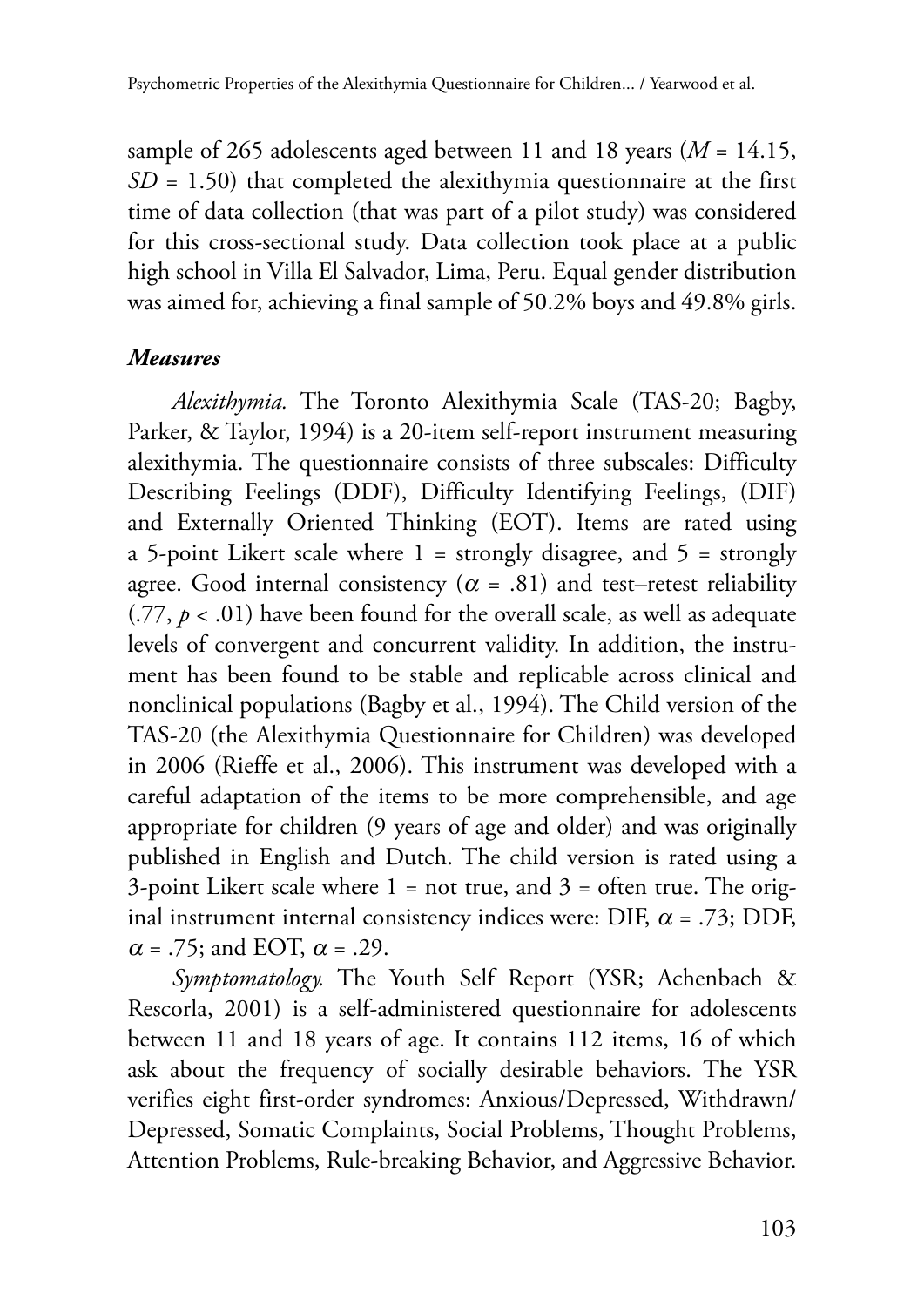This first-order syndromes cluster into two second-order factors: the Internalizing Dimension covers anxiety and depression syndromes, and the Externalizing Dimension includes behavior problems, substance abuse, and hyperactivity. For this study, the somatic complaints syndrome, and the internalizing and externalizing clusters were considered. The YSR has been used in a wide variety of cultures (Ivanova et al., 2007; Rescorla et al., 2007) and shows adequate psychometric properties based on evidence of its validity, reliability, and temporal stability (Achenbach & Rescorla, 2001; Achenbach et al., 2008; Hofstra, Van der Ende, & Verhulst, 2002). Lemos, Vallejo, and Sandoval (2002) adapted and validated a Spanish version of the YSR. The Spanish version was acquired for this study through the Achenbach System of Empirically Based Assessment. In our study, we found an internal consistency index of  $\alpha$  =. 80 for the somatic complaints syndrome,  $\alpha$  = .89 for the internalizing cluster and  $\alpha$  = .93 for the externalizing cluster.

*Parental Attachment.* The Inventory of Parent and Peer Attachment (IPPA; Armsden & Greenberg, 2009) is a 75-item self-report questionnaire that measures the perceived quality of attachment of teenagers to their parents and peers. The instrument assesses three dimensions: trust, communication, and alienation. Good internal consistency coefficients have been reported for the revised version of the three scales: mother attachment  $\alpha$  = .87, father attachment  $\alpha$  = .89, and peer attachment  $\alpha$  =. 92 (Armsden & Greenberg, 2009). The revised IPPA was translated into Spanish in Colombia (Pardo, Pineda, Carrillo, & Castro, 2006) and its psychometric properties were established. The internal consistency indices for this Spanish version were: mother scale  $\alpha$  = .90, father scale  $\alpha$  = .93, and peer scale  $\alpha$  = .90. For this study, only the mother and father scales of the Spanish version were considered.

## *Procedure*

Adolescents were recruited by a public high school, after having received a signed consent of the school authorities. The students were provided with information about the aims of the study and ethical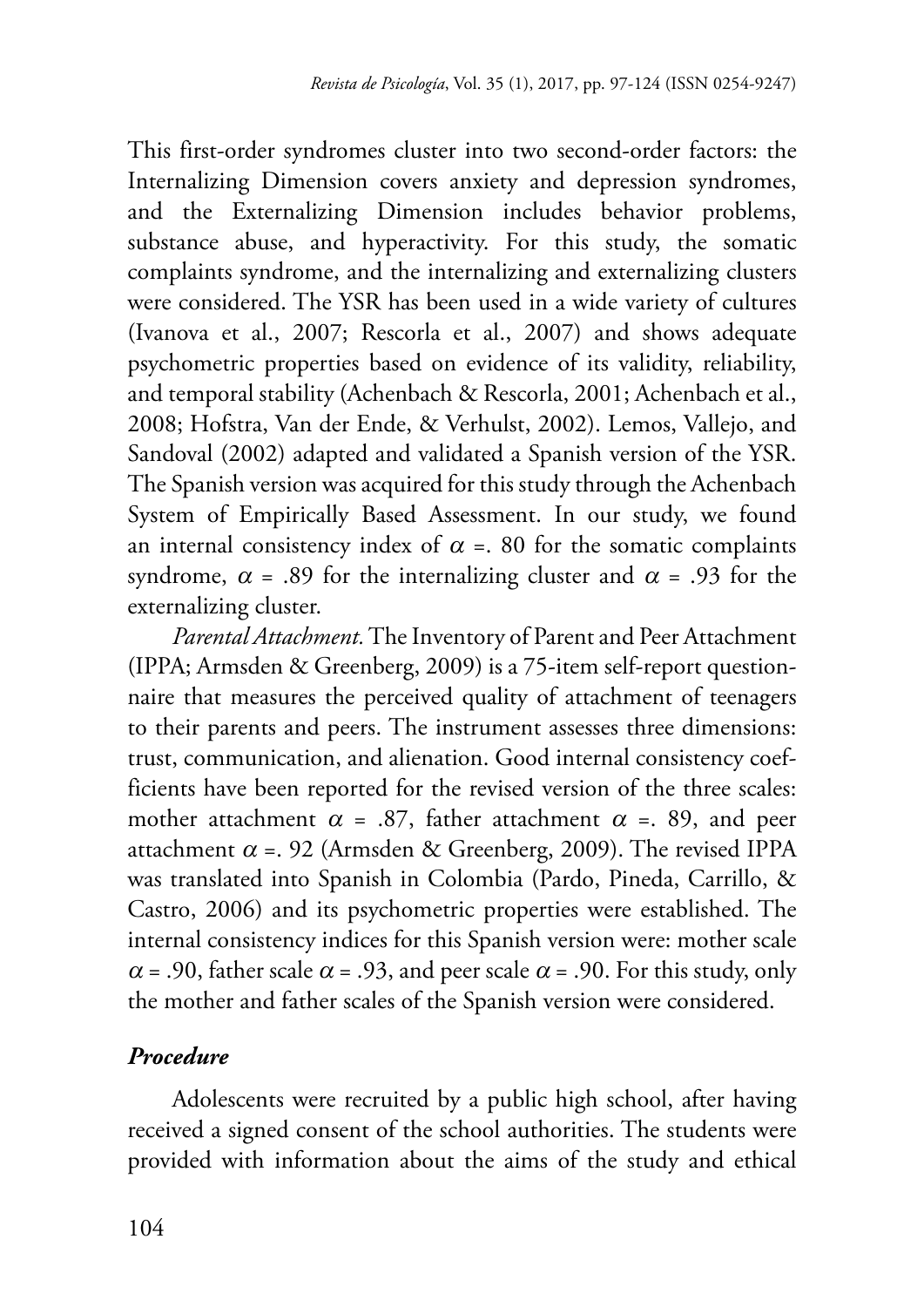considerations. In particular, confidentiality and anonymity were ensured, as well as protection of the privacy of participants. Participants were allowed to stop their involvement with the study at any point, and they were offered psychological counseling if needed. Students who voluntarily agreed to participate signed an informed consent form, followed by the oral and written instructions about the procedure. Then, they completed the self-report questionnaires during class hours. The overall (longitudinal) project was approved by the KU Leuven University Social and Societal Ethics Committee.

The adaptation process of the instrument followed commonly used guidelines for instrument adaptation (Beaton, Bombardier, Guillemin, & Ferraz, 2000) and recommendations of the International Test Commission. The English version of the Alexithymia Questionnaire for Children was translated into Spanish and then reviewed by an expert panel. Modifications were made in order to maintain conceptual meaning and to incorporate cultural adaptations to Peruvian Spanish. Next, the back translation was performed, and the back-translated version was compared with the original English and Dutch versions of the instrument.

# *Data Analysis*

Regarding the data processing, first, preliminary analyses and descriptive statistics were conducted. Then, the factor structure and dimensionality of the instrument were assessed using confirmatory factor analyses (CFA), and measurement reliability was estimated with internal consistency indices. Finally, convergent validity was explored by analyzing the associations between alexithymia, and both attachment (parental trust, communication, and alienation) and symptomatology, (somatic complaints, internalizing and externalizing symptoms) among adolescents.

For confirmatory factor analyses, Mplus Version 6.12 was used. For all other analyses, IBM SPSS version 22 was used. Theoretical fit indices were considered to interpret the model fit of the CFA approach. A model fit was considered acceptable if RMSEA < .07, SRMR < .08,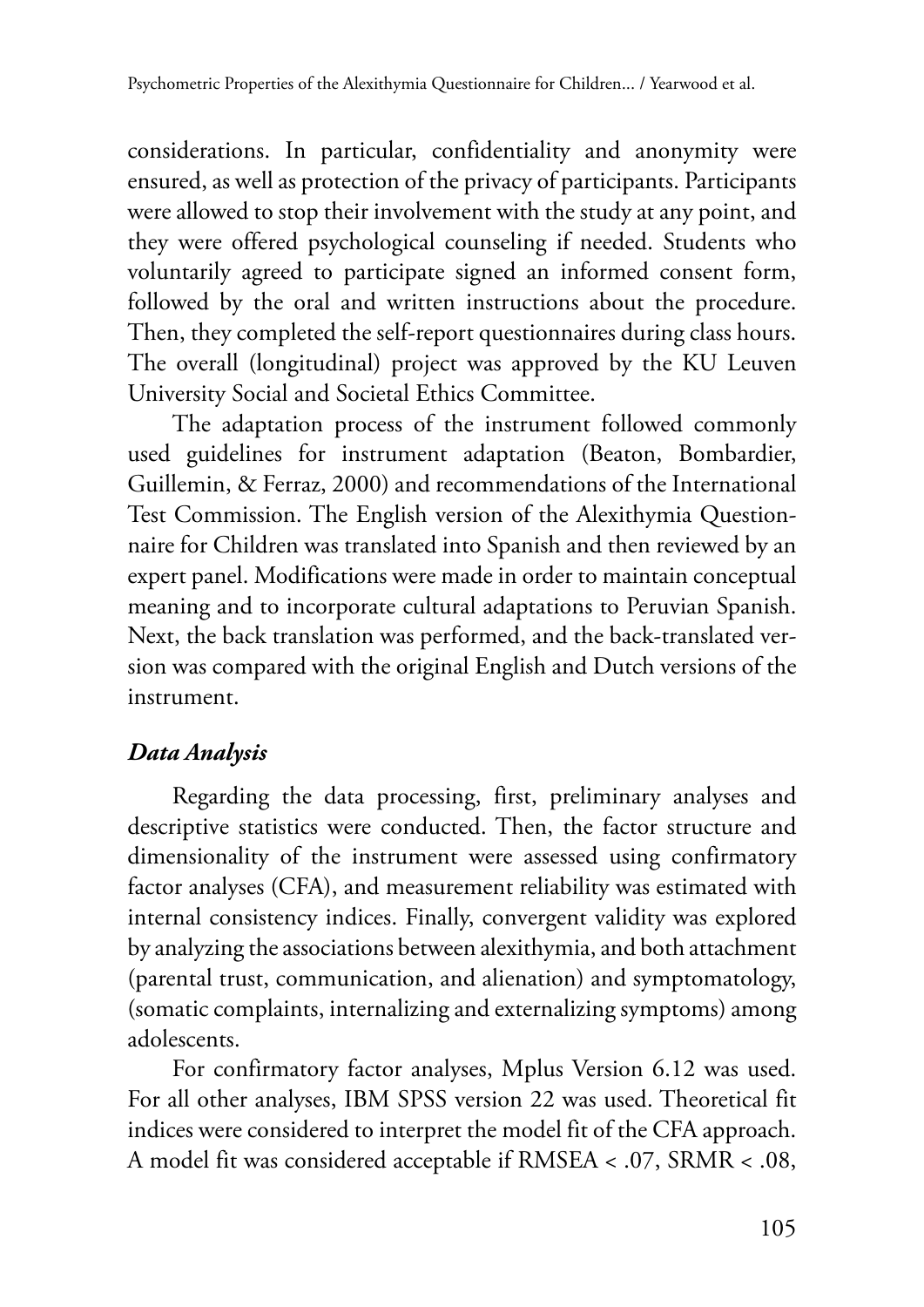and CFI and TLI > .90 (Hooper, Coughlan, & Mullen, 2008). Additionally, an alternative model (AM) approach to CFA (Byrne, 2012) was used, allowing for the testing of alternative models based on previous studies. In this case, the compared models were a three-factor model versus a two-factor model.

#### **Results**

## *Factor Structure*

Factorial analysis has been proposed as one of the best methods to assess an instrument's structure and dimensionality (León, 2012). Using this method, previous studies exploring the internal structure of the TAS-20 consistently found poor functioning of the EOT scale in both the adult and the child versions of the instrument (Gignac, Palmer, & Stough, 2007; Mishra et al., 2012; Rieffe et al., 2010; Thorberg et al., 2010). We expected to find similar results, and therefore, took an AM approach to CFA (Byrne, 2012). In line with such an approach, we estimated two different models in order to compare the theoretical three-factor structure versus the two-factor structure, based on previous studies (Mishra et al., 2012; Rieffe et al., 2010). The three-factor solution had a poor model fit, whereas the two-factor solution showed a good fit with the data and had only a small local misfit regarding two items. The confirmatory analyses findings are summarized in Table 1.

## **Table 1**

| Model        | $\gamma^2$ | dt  | <b>RMSEA</b> | <b>SRMR</b> | CFI  | TIJ  |
|--------------|------------|-----|--------------|-------------|------|------|
| Three-factor | 359.915*   | 167 | .066         | .069        | .746 | .711 |
| Two-factor   | 82.823*    | 53  | .046         | .044        | .937 | .921 |

*Confirmatory Factor Analysis Model Fit Indices* 

 $*$  p < .01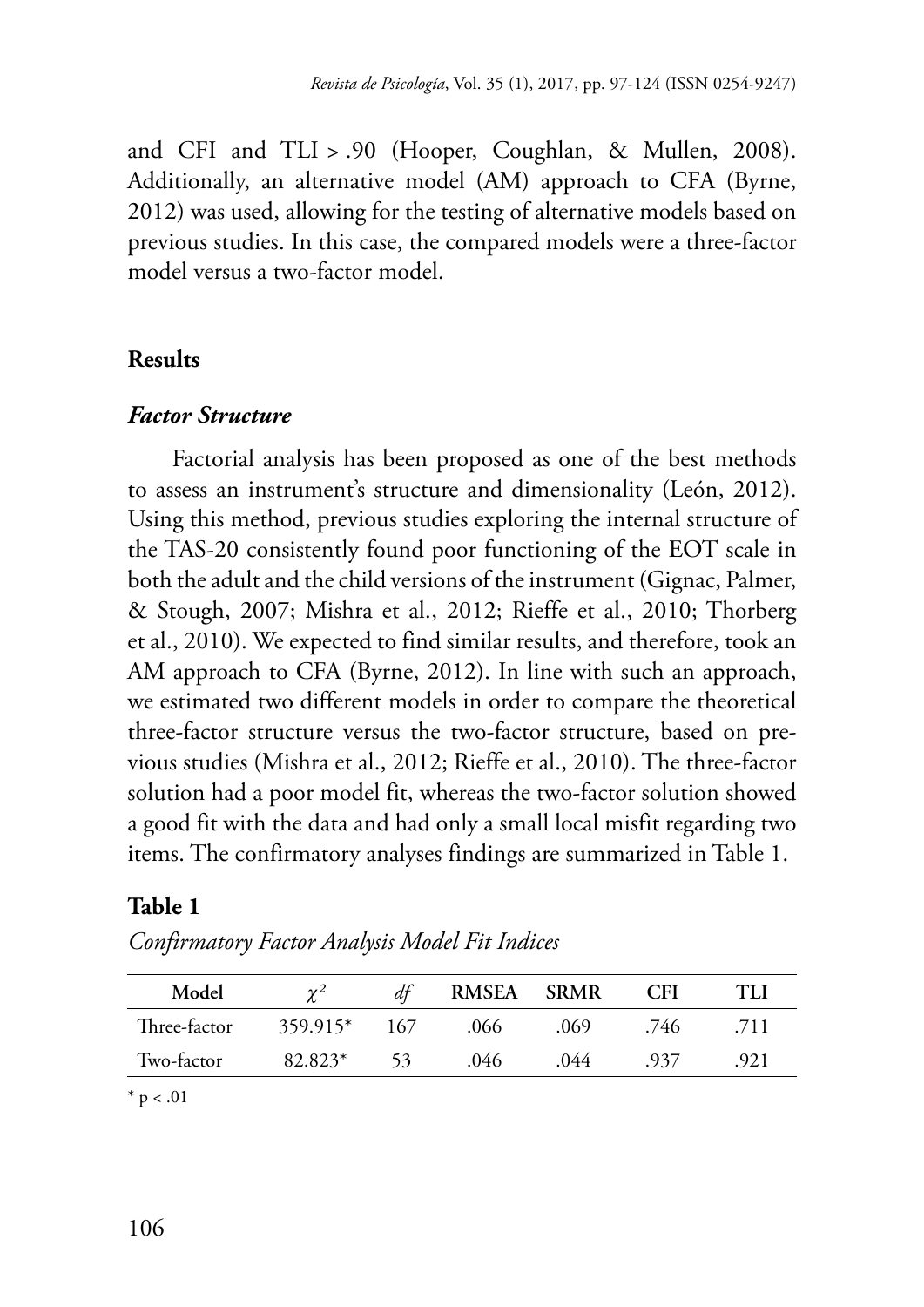As shown in Table 1, the two-factor solution (including only DIF and DDF subscales) had a very good fit with the data, while estimates for the three-factor CFA showed an unacceptable model fit. Items 4 and 12 had factor loadings lower than the .4 cutoff point (Stevens, 1992). Standardized factor loadings for both models are shown in Table 2.

#### **Table 2**

|                |            | Three Factor |            |            | Two Factor |
|----------------|------------|--------------|------------|------------|------------|
| $\rm{Item}$    | <b>DIF</b> | <b>DDF</b>   | <b>EOT</b> | <b>DIF</b> | <b>DDF</b> |
| $\,1$          | .528       |              |            | .545       |            |
| $\mathfrak{Z}$ | .472       |              |            | .481       |            |
| 6              | .520       |              |            | .510       |            |
| 7              | .487       |              |            | .478       |            |
| 9              | .483       |              |            | .468       |            |
| 13             | .602       |              |            | .604       |            |
| 14             | .648       |              |            | .651       |            |
| $\sqrt{2}$     |            | .568         |            |            | .609       |
| $4\mathrm{R}$  |            | .052         |            |            | .033       |
| $1\,1$         |            | .462         |            |            | .456       |
| 12             |            | .370         |            |            | .354       |
| $17\,$         |            | .536         |            |            | .517       |
| 5R             |            |              | .200       |            |            |
| $\,8\,$        |            |              | .382       |            |            |
| $10\mathrm{R}$ |            |              | .249       |            |            |
| 15             |            |              | .279       |            |            |
| 16             |            |              | .205       |            |            |
| $18\mathrm{R}$ |            |              | .492       |            |            |
| 19R            |            |              | .448       |            |            |
| $20\,$         |            |              | .329       |            |            |

*Standardized Factor Loadings* 

*Note:* All factor loadings were significant at  $p < .01$ . Standardized factor loadings < .40 are indicated in bold.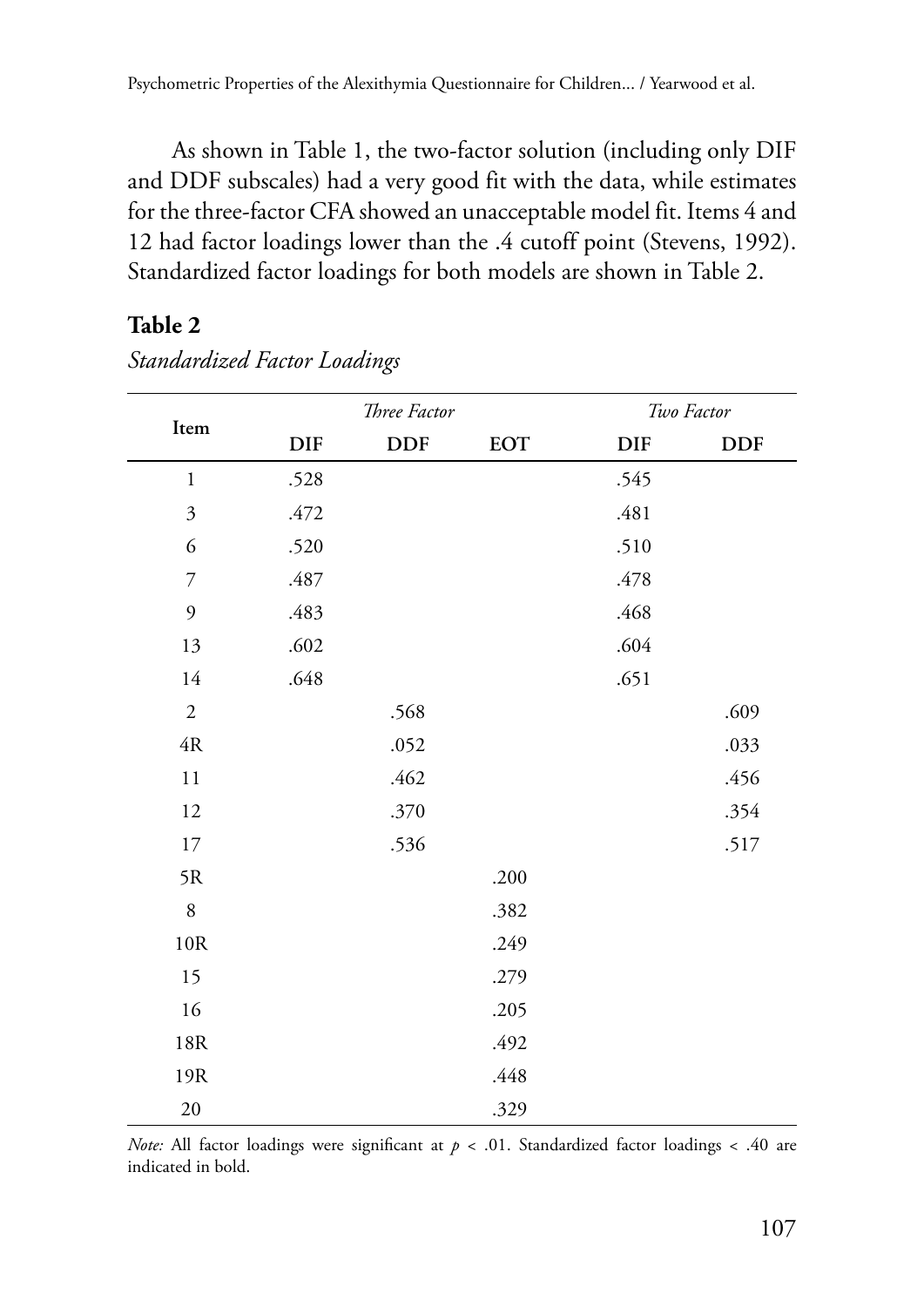# *Descriptive Statistics and Internal Consistency*

The means, standard deviations, skewness, kurtosis, and internal consistency estimates (Cronbach's alphas) of the Alexithymia Questionnaire for Children are presented in Table 3. Reliability was acceptable for the DIF scale, with  $\alpha$  of .74, and low for the DDF and EOT subscales  $(\alpha = .55$  and .47 respectively). Nevertheless, according to current criteria to assess internal consistency (George & Mallery, 2003), the DDF reliability estimate is considered low but not unacceptable. In addition, this low estimate can be attributed to the fact that there are only five items on the scale. For this reason, some studies (Mishra et al., 2012) have used a composite measure that merges the DIF and DDF items into one scale. If a composite measure of DIF and DDF were to be considered, the internal consistency for such combined scale would be  $\alpha$  = .75. Similar to findings of several previous studies (Mishra et al., 2012; Rieffe et al., 2006, 2010) the EOT scale had poor reliability within the Peruvian sample.

 correlations between subscales were as follows: DIF and DDF, *r* = .50, Independent samples *t*-tests were conducted to test for gender differences among the mean levels of the subscales. No significant differences were found among boys and girls for either of the subscales. Finally, *p* <.01; EOT was not significantly correlated to either DIF or DDF.

#### **Table 3**

|            |   | Total Sample | Boys            |              | Girls |                 |                            |        |     |
|------------|---|--------------|-----------------|--------------|-------|-----------------|----------------------------|--------|-----|
| Subscale   | M | SD.          |                 | M SD         | M SD  |                 | Skewness Kurtosis $\alpha$ |        |     |
| DIF        |   | $.83 \t .43$ |                 | $.80 \t .42$ |       |                 | .86 .44 .14                | -.44   | .74 |
| <b>DDF</b> |   | .95 .38      |                 | .91 .35      |       |                 | $.99$ $.41$ $-.05$         | $-.10$ | .55 |
| EOT        |   | .86 .28      | $.91 \quad .23$ |              |       | $.81 \quad .33$ | $-.33$                     | .16    | .47 |

*Descriptive Statistics and Internal Consistency of the Alexithymia Questionnaire for Children Subscales* 

*Note:* Standard error for skewness was .150 and for kurtosis .298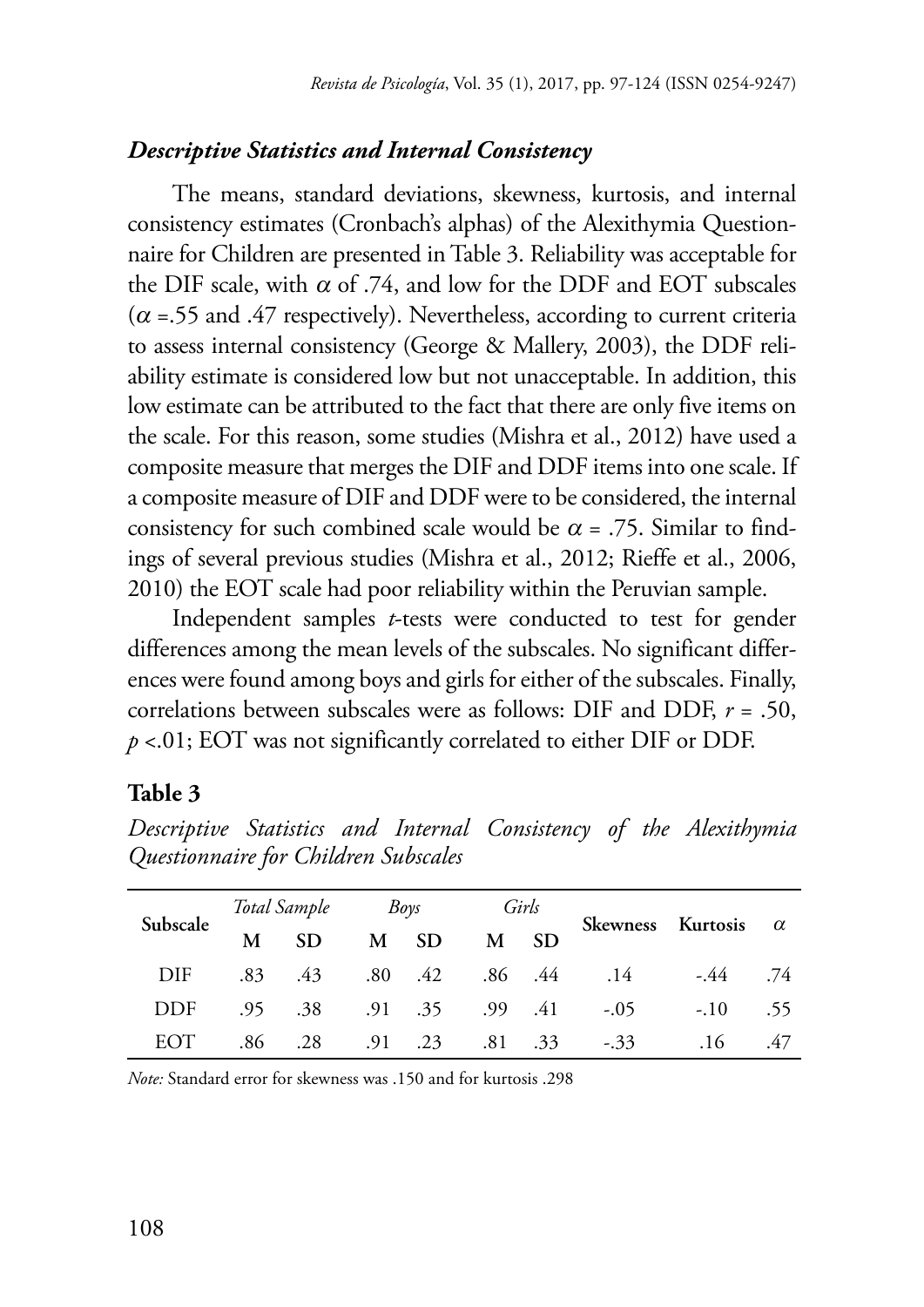## *Convergent Validity*

To assess convergent validity, the associations between alexithymia and both attachment and symptomatology (in terms of somatic complaints and internalizing and externalizing symptoms) were explored. Zero-order correlations are presented in Table 4, which shows the correlations between the alexithymia subscales and parental attachment measures (communication, trust, and alienation), and Table 5, which shows the associations between the alexithymia subscales and symptomatology.

## **Table 4**

*Zero-Order Correlations between Alexithymia Subscales and Attachment* 

|      |                                 | Mother |               |                                                               | Father     |     |
|------|---------------------------------|--------|---------------|---------------------------------------------------------------|------------|-----|
|      |                                 |        |               | Communication Trust Alienation Communication Trust Alienation |            |     |
| DIF  | $-23^{**}$ $-28^{**}$ $24^{**}$ |        |               | $-15^*$ $-16^*$ $-11$                                         |            |     |
| DDF. | $-26***$                        |        | $-24***$ 31** | $-20^{**}$                                                    | $-22^{**}$ | .13 |
| EOT  | $-.08$                          | $-.02$ | $-.08$        | $-.00$                                                        | $-.01$     | .03 |

\*\*  $p < .01$ , \*  $p < .05$ 

## **Table 5**

*Zero-Order Correlations Between Alexithymia Subscales and Symptoms* 

| DIE | 46**     |          |          |
|-----|----------|----------|----------|
|     |          | $.38***$ | $.38***$ |
| DDF | $.45***$ | $.37***$ | $.41***$ |
| EOT | റാ       | .10      | $-.06$   |

\*\* *p* < .01, \* *p* < .05

Additionally, three multiple linear regressions were conducted to predict symptoms from gender, age, and alexithymia (considering only DIF and DDF, based on the previous results of correlations, reliability,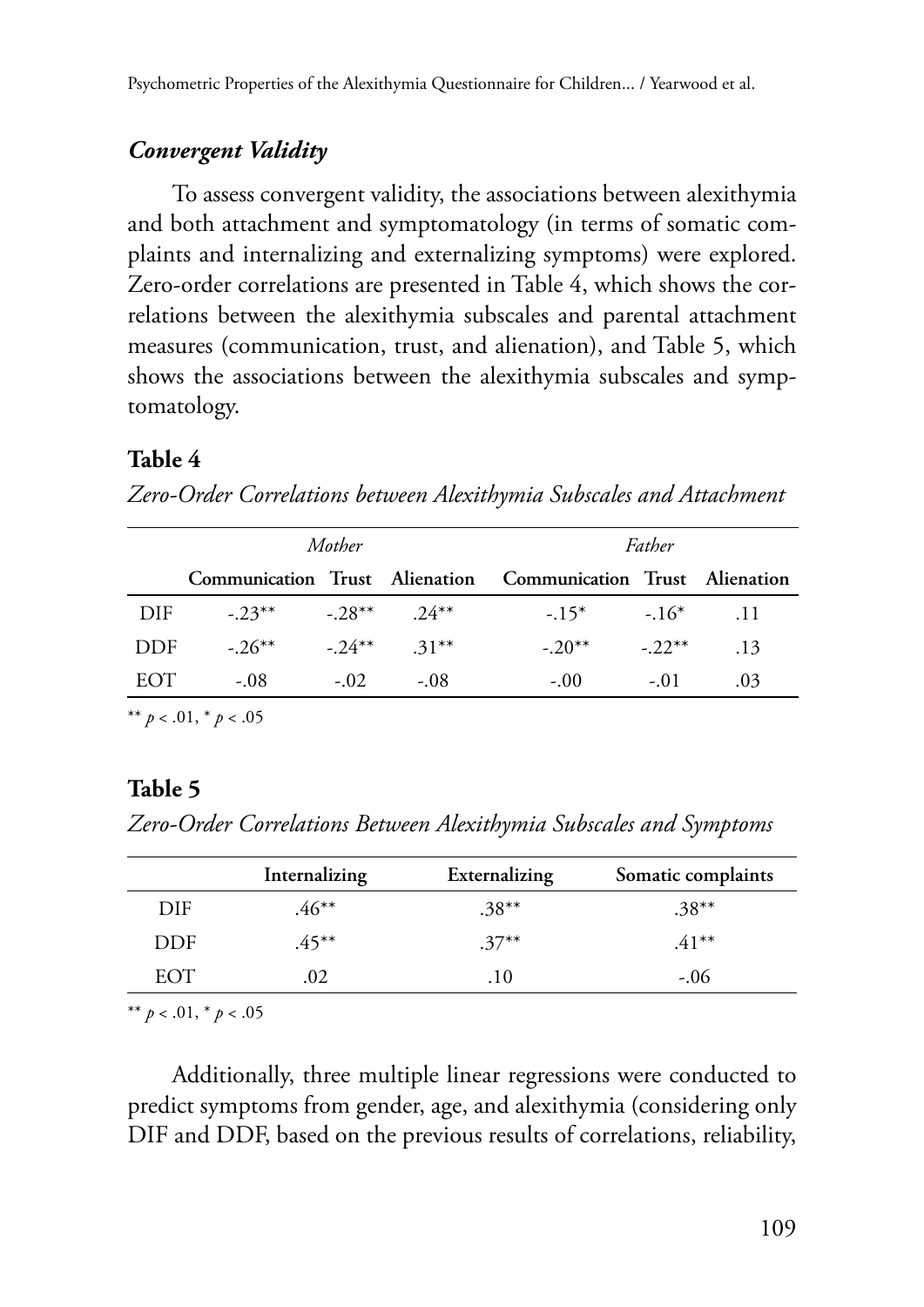and factor structure). In the case of internalizing symptoms, both age and alexithymia statistically significantly predicted internalizing symptoms among adolescents,  $F_{(4, 209)} = 22.55$ ,  $p < .001$ ,  $R^2 = .30$ , while gender did not have a significant effect. Age and alexithymia added significantly to the prediction,  $p < .05$ , with standardized Betas of  $\beta = .16$ (age),  $\beta$  = .30 (DIF), and  $\beta$  = .25 (DDF), respectively. Similarly, for externalizing symptoms, both age and alexithymia significantly predicted externalizing symptoms among adolescents,  $F_{(4, 209)} = 13.55$ ,  $p < .001$ ,  $R^2$  = .21, while gender did not have a significant effect. Age and alexi thymia added significantly to the prediction, *p* < .05, with standardized Betas of  $\beta$  = .16 (age),  $\beta$  = .23 (DIF), and  $\beta$  = .21 (DDF). Finally, for somatic complaints, both gender and alexithymia significantly predicted somatic complaints among adolescents,  $F_{(4, 209)} = 15.54$ ,  $p < .001$ ,  $R^2$  = .23, while age did not have a significant effect. Gender and alexi thymia added significantly to the prediction, *p* < .05, with standardized Betas of  $\beta$  = .13 (gender),  $\beta$  = .21 (DIF), and  $\beta$  = .28 (DDF).

## **Discussion**

This study provides supportive evidence of the validity of the DIF and DDF subscales of the Alexithymia Questionnaire for Children, in a Spanish-speaking Latin American population. Results about the third subscale, EOT, demonstrate its poor functioning and low reliability, and are comparable to results of other studies (Gignac et al., 2007; Mishra et al., 2012; Rieffe et al., 2010). Difficulty identifying feelings is understood as an individual's impairment for distinguishing between feelings and bodily sensations of states of emotional arousal; and difficulty describing feelings is understood as an individual's impairment for communicating subjective feelings to others. These types of impairments are considered to be cognitive alexithymia, and are highly related to each other (Bagby, Parker, & Taylor, 1994)*.* Nevertheless, externally oriented thinking is defined as a disposition to focus on external rather than internal events and experiences, and in this sense it could be more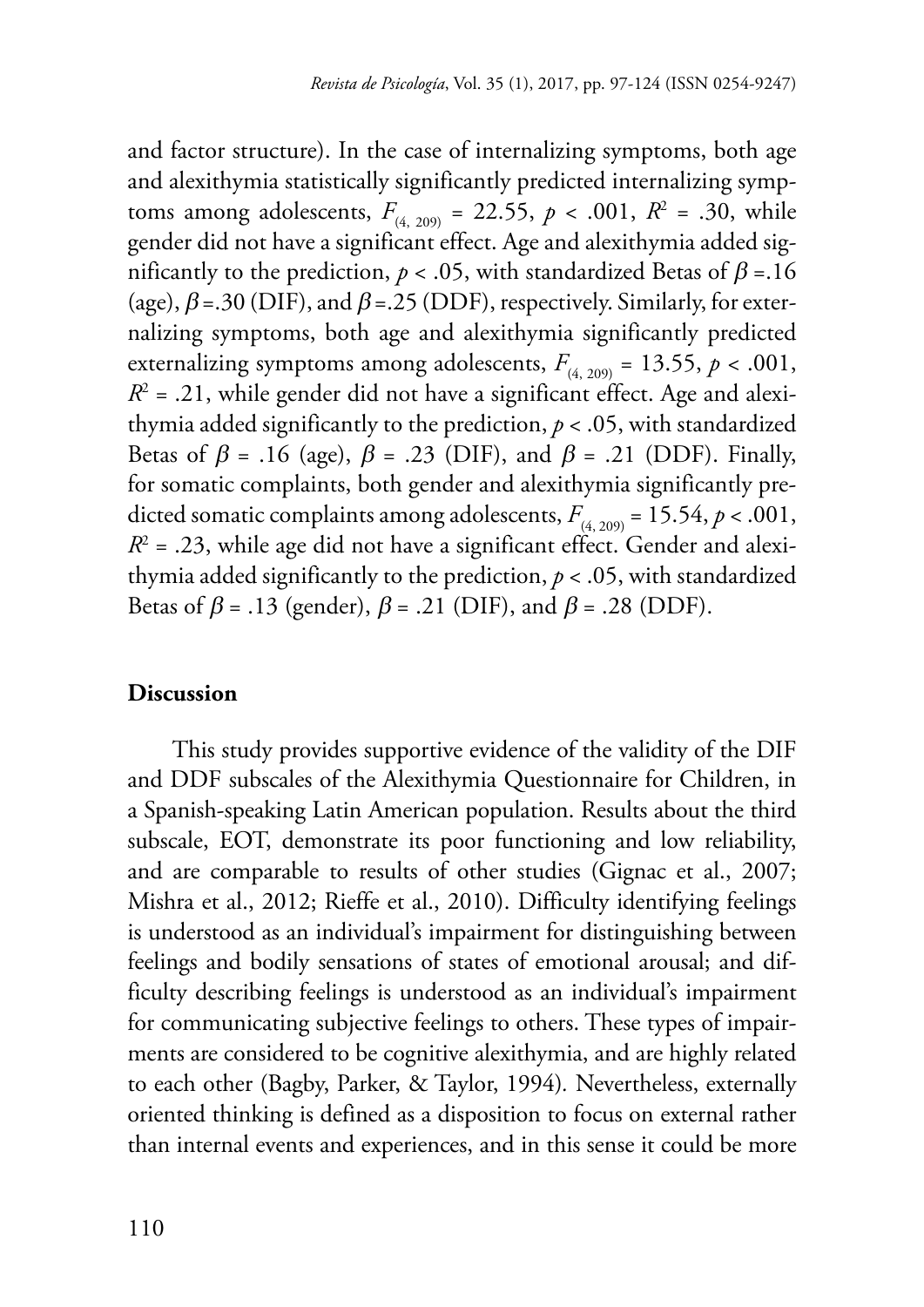related to a personality trait, and does not necessarily carry the same negative connotation as the other two scales. Therefore, we strongly advise future research to further investigate whether to drop the EOT subscale from this instrument or to explore new possible items to constitute it.

Although the DIF and DDF scales showed to have a good combined reliability estimate, as well as a good fit with the data in terms of factor structure, local misfit was found regarding two items. The two malfunctioning items (item 4: "I can easily say how I feel inside" and item 12: "Other people tell me that I should talk more about how I feel inside") correspond to the DDF scale. It seems likely that this result can be attributed to ambiguity within the phrase "how I feel inside", making it difficult for this sample to understand the intended meaning of these items. A previous study in Peru has found that the socioeconomic level is significantly related to the way in which people interpret emotions; and that a lower socio economic status is associated to a lower presence of complex emotions, which in turn might be related to a more limited vocabulary (Traverso & Nóblega, 2012). Considering that our sample is characterized by a low socio economic status, we hypothesize that this element might be related to the poor functioning of these two items and therefore to the lower reliability estimate of the DDF subscale on our internal consistency analyses. There are cultural differences that influence the meaning of words that are utilized to describe concepts related to emotions (Moscoso & Spielberger, 2011) and this is a topic to be considered when adapting an instrument to a different language and setting. In that sense, we recommend the use of a focus group for qualitative interpretation of the Spanish translation of these two items.

Convergent validity analyses supported previous findings suggesting a clear association between alexithymia, parental attachment, and adolescent symptomatology. On one hand, attachment related problems have been identified as a potential cause for alexithymia, while symptomatology (in particular, depression and somatic complaints) has been identified within the literature as a potential outcome of alexithymia.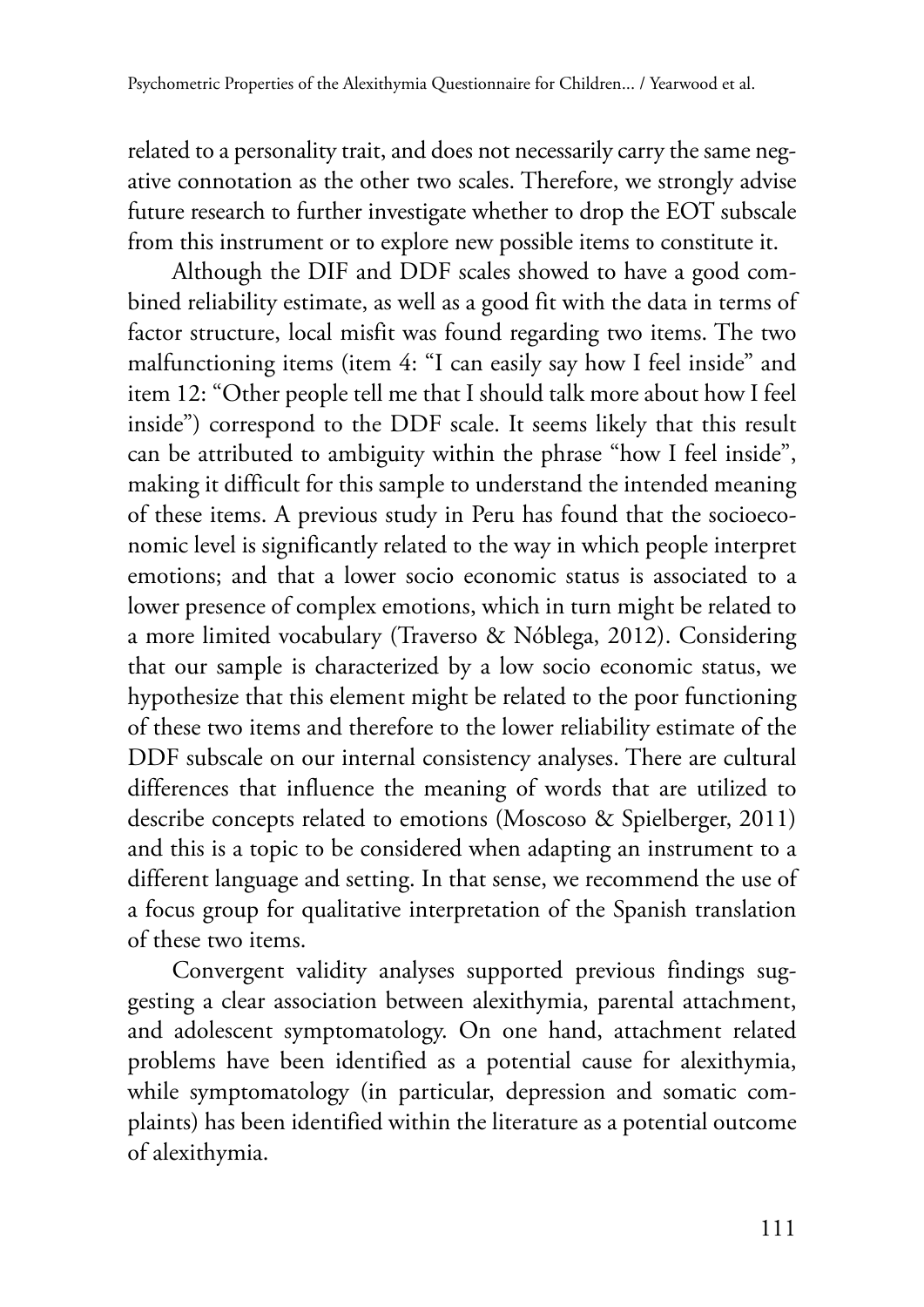Regarding parental attachment, we found a negative association between alexithymia and both paternal and maternal trust and communication. Additionally, we found a positive association between alexithymia and maternal alienation. These findings imply a relationship between maladaptive attachment patterns and cognitive alexithymia (difficulties identifying and describing feelings). Even though the measure of parental attachment used on this study was dimensional and not style-based, these results are comparable to others that found a positive association between alexithymia and pathologic attachment styles. For example, a recent study found significant associations between the inability to analyze, identify, and verbalize emotions, and insecure attachment strategies (Koelen, Eurelings-Bontekoe, Stuke, & Luyten, 2015). Similarly, Oskis and colleagues, (2013) found higher levels of alexithymia among anxious and avoidant insecurely attached groups of adolescents compared to the securely attached participants. Furthermore, they reported that the anxious attachment style significantly predicted alexithymia scores, indicating that early-life disruptions on the attachment process could have an effect on emotional awareness and self-regulation during adolescence.

The advantage of using a dimensional measure of parental attachment instead of a style-based measure is the possibility of having an insight on protecting factors. The negative attachment patterns are indeed directly related to alexithymia, but the positive dimensions of parental attachment such as trust and communication, are significantly and negatively associated to this construct. These positive dimensions of parental attachment could be furthered studied as protective factors, or as variables with a potential for future intervention.

On the subject of symptomatology, alexithymia appeared to be positively related to somatic complaints and internalizing and externalizing symptoms. Nevertheless, again, these associations remained only related to the DIF and DDF subscales, whereas EOT appeared to have no significant associations with such measures. The association between alexithymia and internalizing symptoms has been repeatedly reported, in particular related to depression-related symptoms (De Berardis et al.,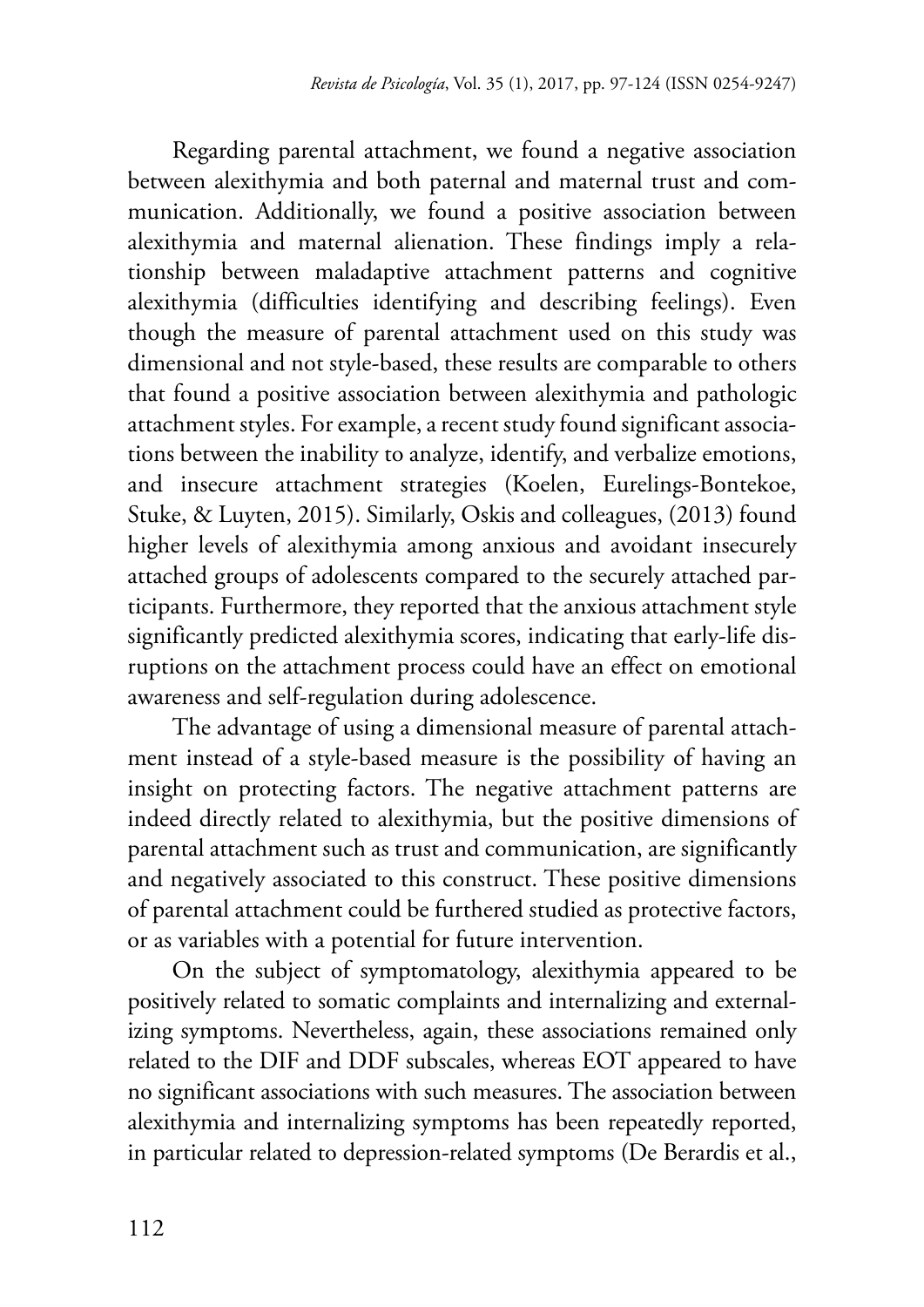2010, Di Schiena, Luminet, & Philippot, 2011; Sagardoy, Solórzano, Morales, Kassem, & Codesal, 2014), and functional somatic disorders (Allen, Qian Lu, Tsao, Hayes, & Zeltzer, 2011; Luyten et al., 2011; Jones et al., 2013). Nevertheless, it is important to consider that even though we found these associations, general measures of distress like internalizing and externalizing symptoms, are affected by a complex range of elements and cannot be reduced to bivariate analyses. In the particular case of this Peruvian sample, those elements include not only individual vulnerabilities such as alexithymia, but also contextual factors (like poverty and community violence). Not only the presence of general distress, but the presence of alexithymia itself has also been linked to contextual factors, such as poverty, harsh environments (Joukamaa et al., 2007), early adversity, and trauma (Smith, Kouros, & Meuret, 2014).

The inclusion for other variables (both from the adolescents and from their environment), and of multivariate analyses, could give better insight into these associations. In this regard, the present study and its adaptation of the Alexithymia Questionnaire for Children to the Peruvian (Lima) context can be a steppingstone towards more complex research questions and analyses. Having a valid measure for alexithymia for children and adolescents in Spanish-speaking populations may be valuable to understand the effect of mentalizing impairments on developmental trajectories of such children. In particular, having this measure in a developing country like Peru, which has a long history of political and social conflicts as well as harsh socioeconomic conditions, is likely to be highly relevant to trauma-related research, because such mentalizing impairments may mediate the effect of trauma and adversity on mental health.

Overall, the results of this study suggest that the Spanish adaptation of the Alexithymia Questionnaire for Children is a reliable tool, when considering the modifications on the factor structure, and the specific use of DIF and DDF subscales. On the basis of the findings of this study, the authors recommend the use of the Alexithymia Questionnaire for Children as an instrument for assessing alexithymia and mentalizing impairments among adolescents. However, it is important to note that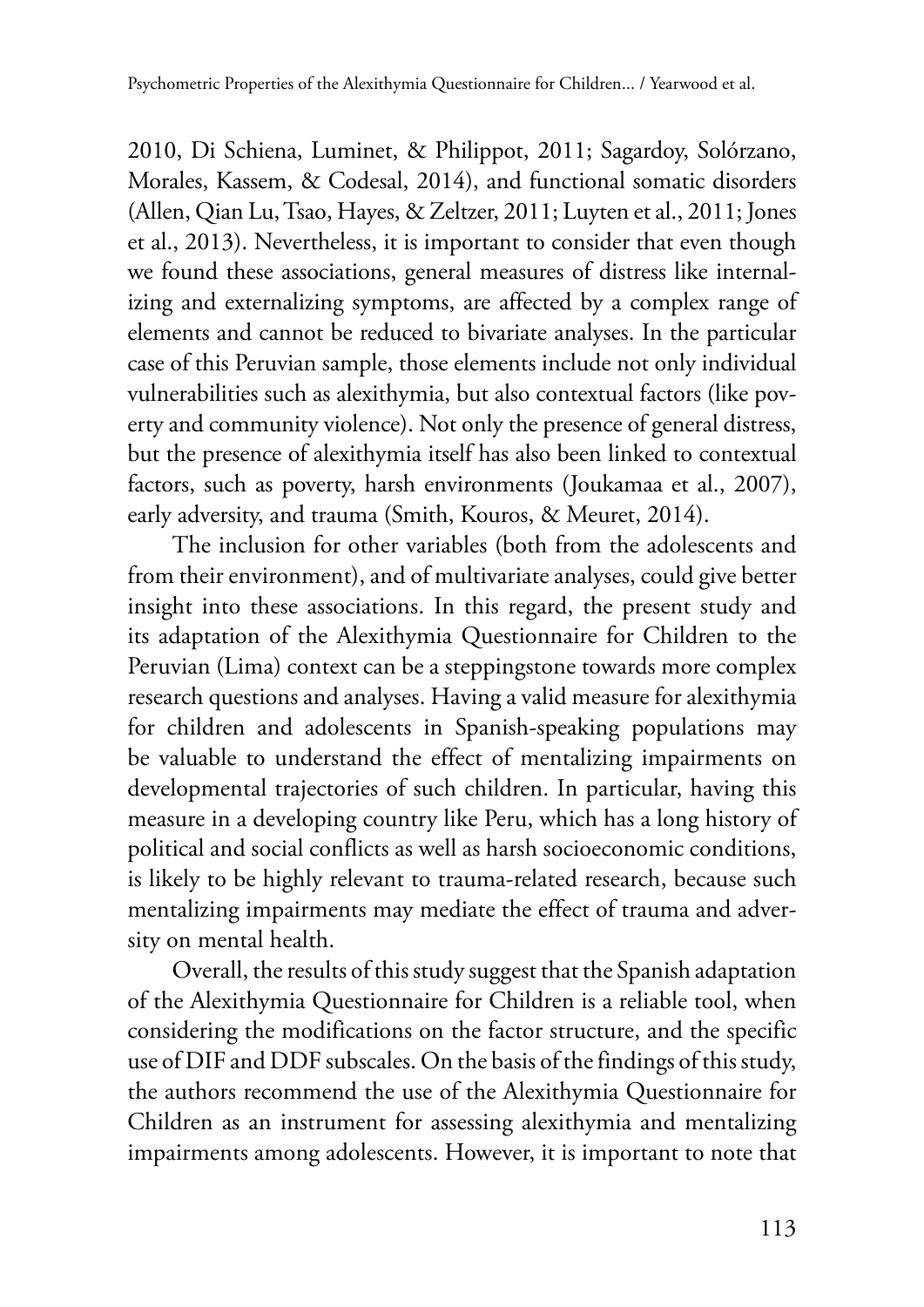the concept of mentalizing is multidimensional and context-specific. Therefore, when focusing on the assessment of mentalizing, it is necessary to consider its four dimensions and the impact of different settings or contexts (Luyten et al., 2012; Luyten & Fonagy,2015), such as the level of stress arousal and the individual's attachment history. Consequently, a proper evaluation of this concept should take into account different stress conditions and different relationships where attachment patterns and activation–deactivation strategies in response to stress may change (Luyten et al., 2012; Luyten & Fonagy, 2015). Accordingly, we recommend the use of this questionnaire in combination with other instruments that assess attachment and the other facets of mentalizing.

# *Conclusions and Limitations*

This study is the first to assess the psychometric properties of a self-report questionnaire about alexithymia for children in a Spanishspeaking population. Results confirm previous findings and suggest that the DIF and DDF subscales of the instrument are stable across countries and are associated with different symptoms and attachment patterns among children and adolescents.

Several limitations of the present study should be acknowledged. First, the results are not to be generalized or extrapolated to other populations, and can be considered only for adolescents attending public schools in Lima, Peru. Second, even though the sample size was strong enough to claim validity estimates, a larger sample size would provide with more generalizable results. Third, the measurements used were self-report instruments, possibly implying an information bias. Although most of the research regarding alexithymia has used self-report measures, an increasing number of studies include neurobiological measures to assess the relationship between the cognitive and emotional characteristics of alexithymia and psychosomatic and psychiatric disorders (Larsen et al., 2003). Finally, given that the study was cross-sectional it was not possible to assess the stability of the instrument via test–retest reliability.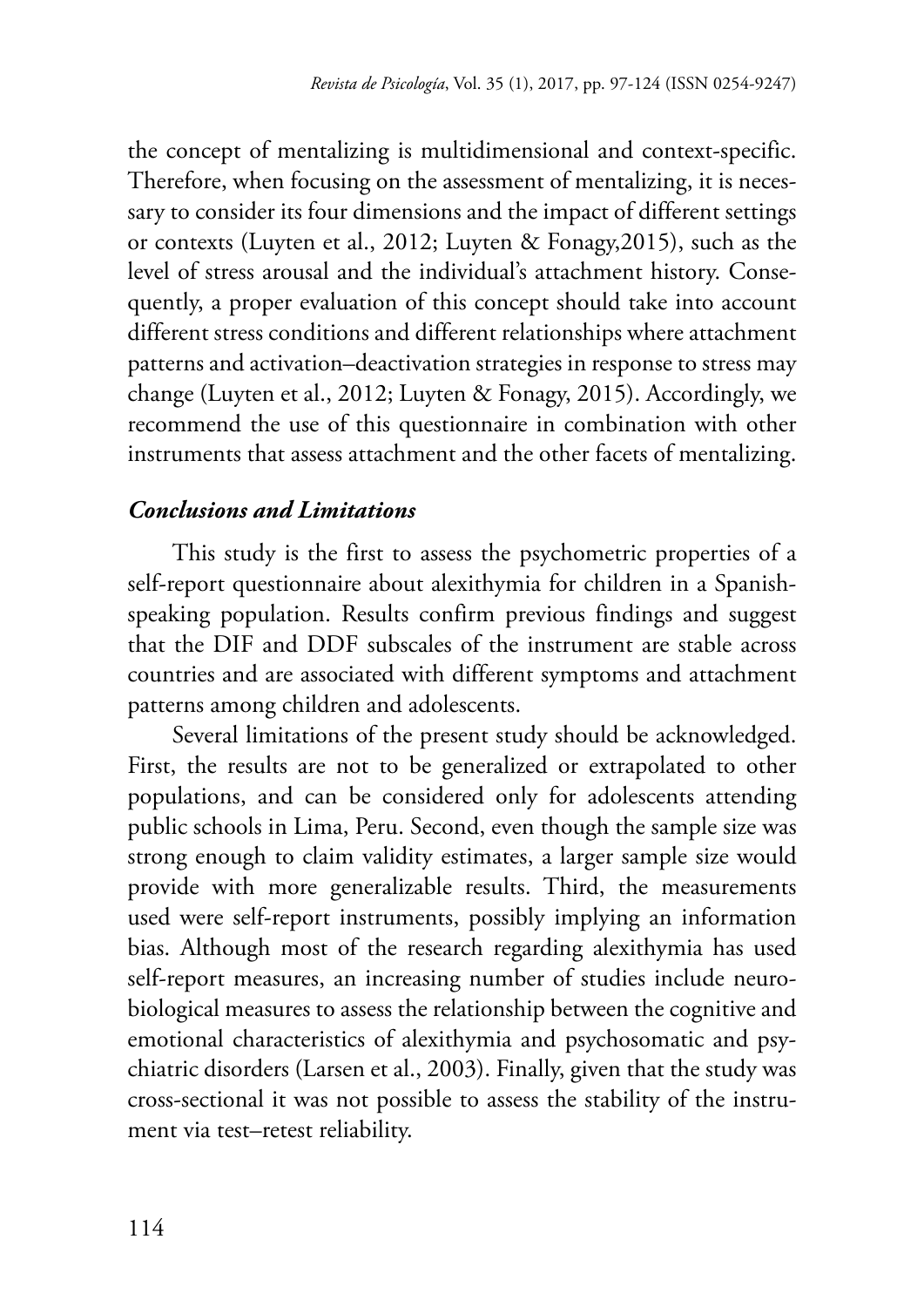While acknowledging these limitations and the deficiencies within the EOT scale, the results that emerge from our analyses, taken together with those reported from earlier studies, provide preliminary evidence for the use of the Alexithymia Questionnaire for Children among Spanish-speaking populations. However, we recommend the use of only the DIF and DDF subscales, either as separate constructs or as a merged alexithymic factor.

Recommendations for future research include a qualitative evaluation of the EOT subscale and the Spanish DDF items (in particular items 4 and 12). Moreover, we suggest the psychometric assessment of the instrument in different Spanish-speaking populations, as well as a longitudinal assessment of reliability.

#### **References**

- Achenbach, T. M., Becker, A., Döpfner, M., Heiervang, E., Roessner, V., Steinhausen, H., & Rothenberger, A. (2008). Multicultural assessment of child and adolescent psychopathology with ASEBA and SDQ instruments: research findings, applications, and future directions. *Journal of Child Psychology and Psychiatry, and Allied Disciplines*, *49*(3), 251-75. https://doi.org/10.1111/ j.1469-7610.2007.01867.x
- Achenbach, T.M., & Rescorla, L.A. (2001). Manual for the ASEBA school-age forms & profiles. Burlington, VT: University of Vermont, Research Center for Children, Youth, & Families.
- Allen, J. G., Fonagy, P., & Bateman, A.W. (2008). Mentalizing in clinical practice. Washington, DC: American Psychiatric Press.
- Allen, L. B., Qian Lu, Tsao, J.C.I., Hayes, L. P., & Zeltzer, L.K. (2011). Depression partially mediates the relationship between alexithymia and somatization in a sample of healthy children. *Journal of Health Psychology*, *16*(8), 1177-1186. https://doi. org/10.1177/1359105311402407
- Armsden, G., & Greenberg, M. (2009). The inventory of parent and peer attachment: Preliminary Test Manual. (Available from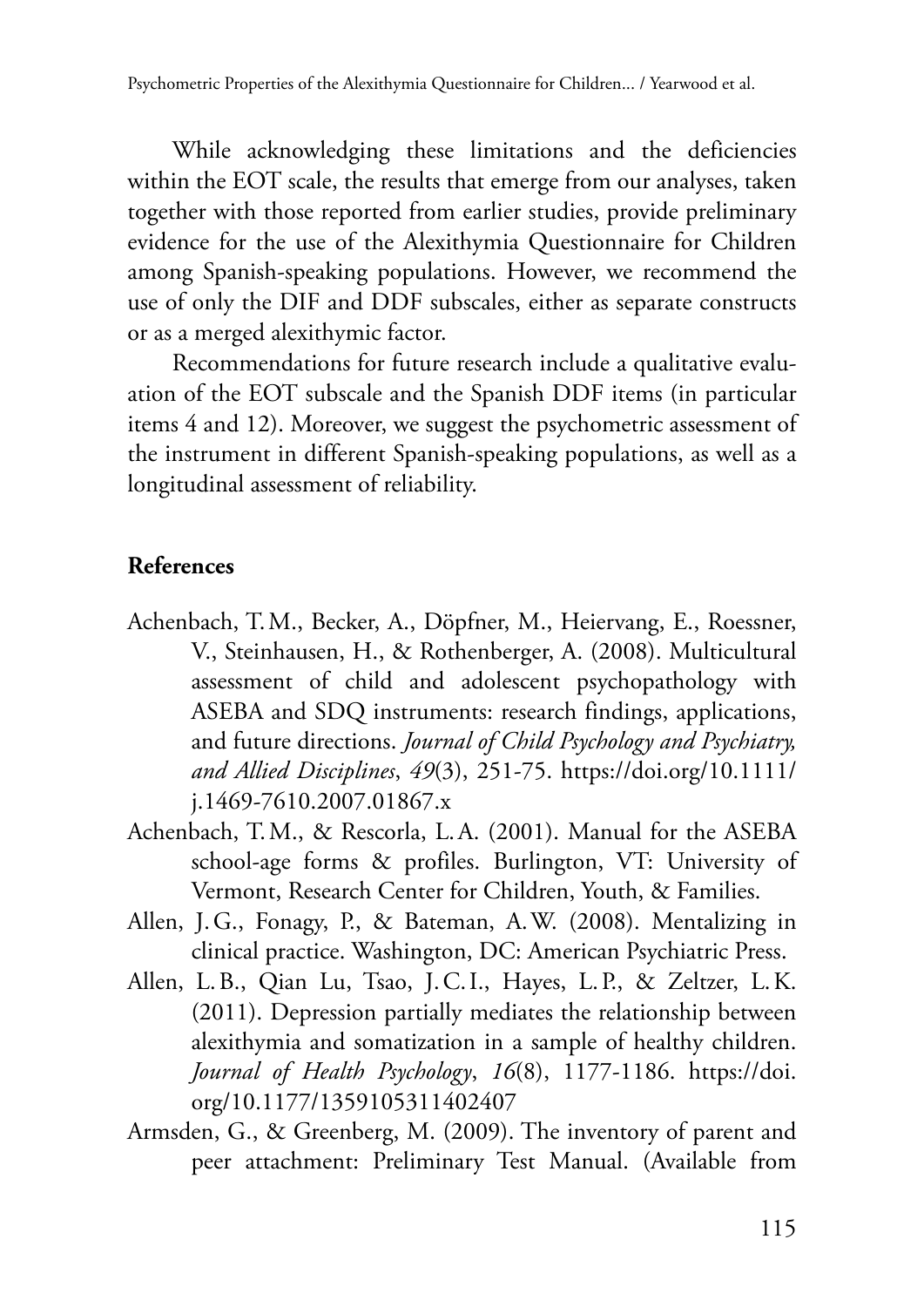M.T. Greenberg, College of Health and Human Development, Pennsylvania State University, University Park, PA).

- Bagby, R. M., Parker, J. D., & Taylor, G.J. (1994). The twenty-item Toronto Alexithymia Scale--I. Item selection and cross-validation of the factor structure. *Journal of Psychosomatic Research*, *38*(1), 23-32. https://doi.org/10.1016/0022-3999(94)90005-1
- Beaton, D. E., Bombardier, C., Guillemin, F., & Ferraz, M.B. (2000). Guidelines for the process of cross-cultural adaptation of self-report measures. *Spine*, *25*(24), 3186-3191. https://doi. org/10.1097/00007632-200012150-00014
- Bratis, D., Spanopoulou, A., Dumitru, S., Lagou, S., Diamandi, C., Tselebis, A., …Kosmas, E. (2010). Sleep disturbance symptoms and their associations with alexithymia, depression and anxiety. *Annals of General Psychiatry*, 9, 1. https://doi.org/10.1186/1744 859X-9-S1-S163
- Byrne, B. M. (2012). *Structural equation modeling with Mplus : basic concepts, applications, and programming*. *Multivariate applications series*. New York: Routledge.
- Cruz-Saez, M. S., Pascual, A., Etxebarria, I., & Echeburua, E. (2013). Riesgo de trastorno de la conducta alimentaria, consumo de sustancias adictivas y dificultades emocionales en chicas adolescents. [Risk for eating disorders, use of addictive substances, and emotional difficulties among girl adolescents]. *Anales de Psicologia*, *29*(3), 724-733. https://doi.org/10.6018/ analesps.29.3.151041
- De Berardis, D., Serroni, N., Campanella, D., Moschetta, F. S., Ranalli, C., Olivieri, L…Di Giannantonio, M. (2010). Alexithymia, somatic complaints and depressive symptoms in a sample of italian adolescents: preliminary results of a one-year longitudinal study. *European Psychiatry*, *25*(1), 405. doi: http://dx.doi. org/10.1016/S0924-9338(10)70401-6
- Di Schiena, R., Luminet, O., & Philippot, P. (2011). Adaptive and maladaptive rumination in alexithymia and their relation with depressive symptoms. *Personality and Individual Differences*, *50*(1), 10-14. https://doi.org/10.1016/j.paid.2010.07.037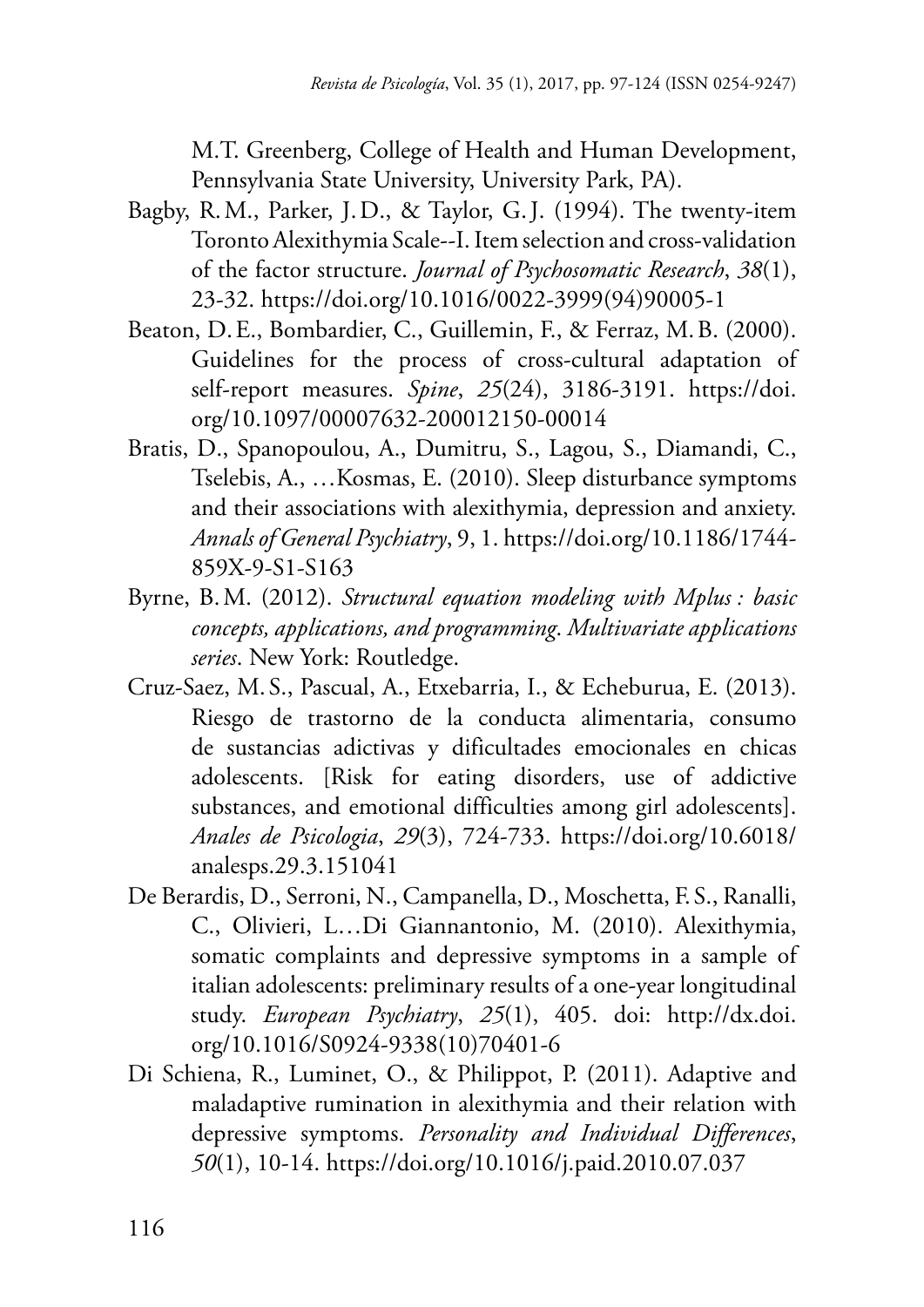- Di Trani, M., Tomassetti, N., Bonadies, M., Capozzi, F., De Gennaro, L., Presaghi, F., & Solano, L. (2009). Un Questionario Italiano per l'Alessitimia in Eta Evolutiva: struttura fattoriale e attendibilita. [An Italian Questionnaire for Alexithymia in Developmental Age: factor structure and reliability]. *Psicologia Della Salute*, *2*, 131-143.
- Fonagy, P., Gergely, G., Jurist, E., & Target, M. (2002). *Affect regulation, mentalization, and the development of the self*. New York, NY: Other Press.
- Fonagy, P., & Luyten, P. (2009). A developmental, mentalization-based approach to the understanding and treatment of borderline personality disorder. *Development and Psychopathology, 21*, 1355-1381. https://doi.org/10.1017/S0954579409990198
- Gatta, M., Facca, I., Colombo, E., Svanellini, L., Montagnese, S., & Schiff, S. (2014). Alexithymia, Psychopathology and Alcohol Misuse in Adolescence: A Population Based Study on 3556 Teenagers, *Neuroscience & Medicine*, *5*, 60-71. https://doi. org/10.4236/nm.2014.51009
- George, D., & Mallery, P. (2003). *SPSS for Windows step by step: A simple guide and reference. 11.0 update* (4a ed.). Boston, MA: Allyn & Bacon.
- Gignac, G. E., Palmer, B. R., & Stough, C. (2007). A confirmatory factor analytic investigation of the TAS-20: corroboration of a five-factor model and suggestions for improvement. *Journal of Personality Assessment*, *89*(3), 247-257. https://doi. org/10.1080/00223890701629730
- Hesse, C., & Floyd, K. (2011). Affection mediates the impact of alexithymia on relationships. *Personality and Individual Differences*, *50*(4), 451-456. https://doi.org/10.1016/j.paid. 2010.11.004
- Hofstra, M. B., Van der Ende, J., & Verhulst, F.C. (2002). Pathways of Self-Reported Problem Behaviors From Adolescence Into Adulthood. *American Journal of Psychiatry*, *159*(3), 401-407. https://doi.org/10.1176/appi.ajp.159.3.401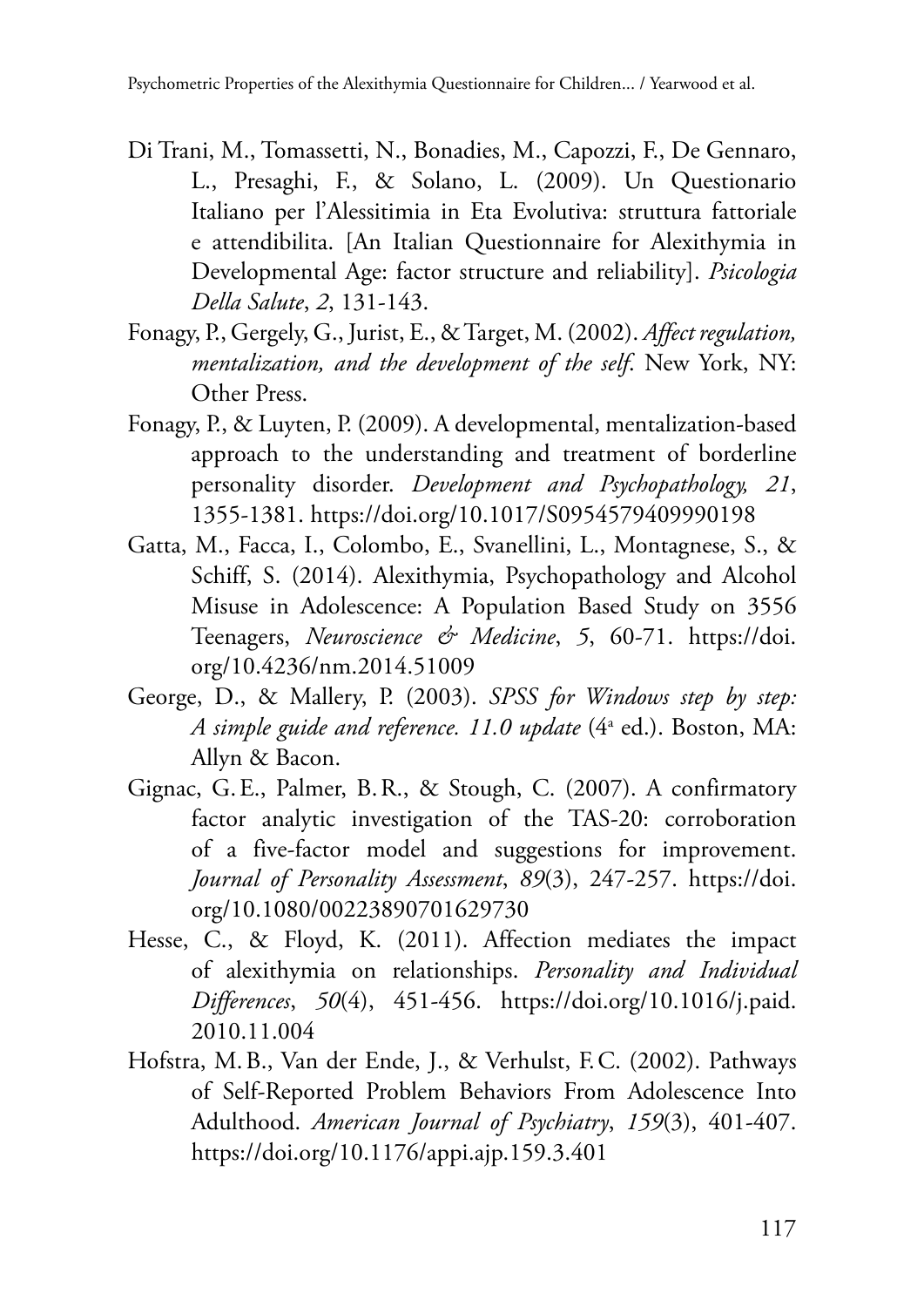- Hooper, D., Coughlan, J., & Mullen, M. (2008). Structural Equation Modelling: Guidelines for Determining Model Fit Structural equation modelling: guidelines for determining model fit. *Electronic Journal of Business Research Methods*, *6*(1), 53-60.
- Humphreys, T.P., Wood, L.M., & Parker, J. D. a. (2009). Alexithymia and satisfaction in intimate relationships. *Personality and Individual Differences*, *46*(1), 43-47. https://doi.org/10.1016/j. paid.2008.09.002
- Ivanova, M.Y., Achenbach, T. M., Rescorla, L. A., Dumenci, L., Almqvist, F., Bilenberg, N., ... Verhulst, F.C. (2007). The generalizability of the Youth Self-Report syndrome structure in 23 societies. *Journal of Consulting and Clinical Psychology*, *75*(5), 729-38. https://doi.org/10.1037/0022-006X.75.5.729
- Jellesma, F.C., Rieffe, C., Terwogt, M.M., & Westenberg, M. (2009). Do I feel sadness, fear or both? Comparing self-reported alexithymia and emotional task-performance in children with many or few somatic complaints. *Psychology & Health*, *24*(8), 881-893. https://doi.org/10.1080/08870440801998970
- Jones, M.P., Coppens, E., Vos, R., Holvoet, L., Luyten, P., Tack, J., & Van Oudenhove, L. (2013). A multidimensional model of psychobiological interactions in functional dyspepsia: a structural equation modelling approach. *Gut*, *62*(11), 1573 1580. https://doi.org/10.1136/gutjnl-2012-302634
- Joukamaa, M., Taanila, A., Miettunen, J., Karvonen, J.T., Koskinen,M., & Veijola, J. (2007). Epidemiology of alexithymia among adolescents. *Journal of Psychosomatic Research*, *63*, 373-376. https://doi.org/10.1016/j.jpsychores.2007.01.018
- Koelen, A., Eurelings-Bontekoe, E., Stuke, F., & Luyten, P. (2015)*.*  Insecure attachment strategies are associated with cognitive alexithymia in patients with severe somatoform disorder. *The International Journal of Psychiatry in Medicine*,*49*(4), 264-278. https://doi.org/10.1177/0091217415589303
- Koven, N. S., & Thomas, W. (2010). Mapping facets of alexithymia to executive dysfunction in daily life. *Personality and*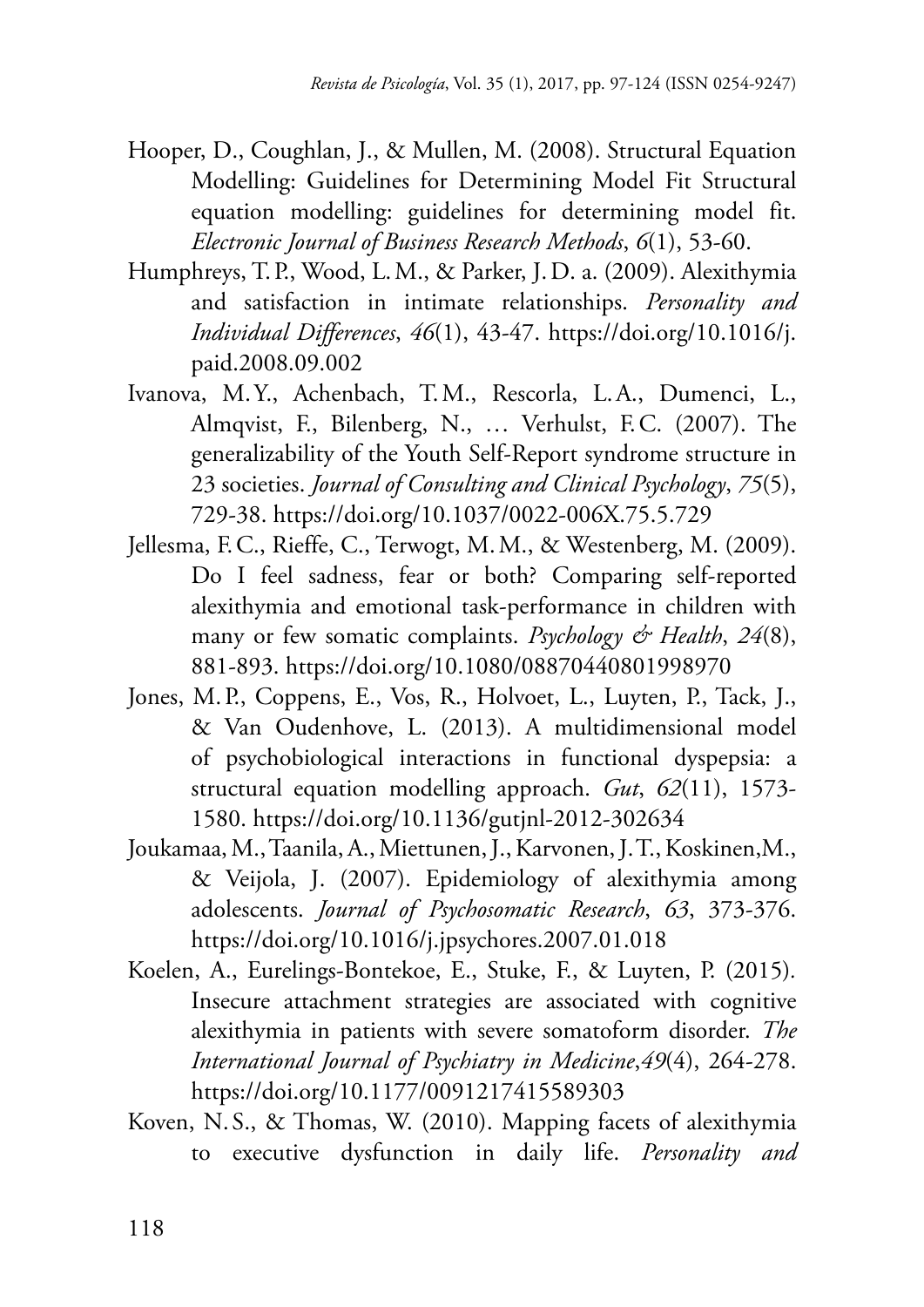Psychometric Properties of the Alexithymia Questionnaire for Children... / Yearwood et al.

*Individual Differences*, *49*(1), 24-28. https://doi.org/10.1016/j. paid.2010.02.034

- Larsen, J. K., Brand, N., Bermond, B., & Hijman, R. (2003). Cognitive and emotional characteristics of alexithymia: a review of neurobiological studies. *Journal of Psychosomatic Research*, *54*, 533-541. https://doi.org/10.1016/S0022-3999(02)00466-X
- Lemche, E., Klann-Delius, G., Koch, R., & Joraschky, P. (2004). Mentalizing language development in a longitudinal attachment sample: Implications for alexithymia. *Psychotherapy and Psychosomatics*, *73*(6), 366-374. https://doi.org/10.1159/000080390
- Lemos, S., Vallejo, G., & Sandoval, M. (2002). Estructura factorial del Youth Self-Report (YSR). [Factorial Structure of the Youth Self-Report (YSR)]. *Psicothema*, *14*, 816-822.
- León, A. (2012). La unidimensionalidad de un instrumento de medición: perspectiva factorial. [The unidimensionality of a measuring instrument: factorial perspective]. *Revista de Psicología*, *24*(1), 53-80.
- Luyten, P., & Fonagy, P. (2015). The neurobiology of mentalizing. *Personality Disorders:Theory, Research and Treatment*, *6*(4)., 366 379. https://doi.org/10.1037/per0000117
- Luyten, P., Fonagy, P., Lowyck, B., & Vermote, R. (2012). The assessment of mentalization. In A. Bateman & P. Fonagy (Eds.), *Handbook of mentalizing in mental health practice* (pp. 43-65). Washington, DC: American Psychiatric Association.
- Luyten, P., Kempke, S., Van Wambeke, P., Claes, S., Blatt, S. J., & Van Houdenhove, B. (2011). Self-critical perfectionism, stress generation, and stress sensitivity in patients with chronic fatigue syndrome: relationship with severity of depression. *Psychiatry*, *74*(1), 21-30. https://doi.org/10.1521/psyc.2011.74.1.21
- Luyten, P., Van Houdenhove, B., Lemma, A., Target, M., & Fonagy, P. (2013). Vulnerability for functional somatic disorders: A contemporary psychodynamic approach. *Journal of Psychotherapy Integration*, *23*(3), 250-262. https://doi.org/10.1037/a0032360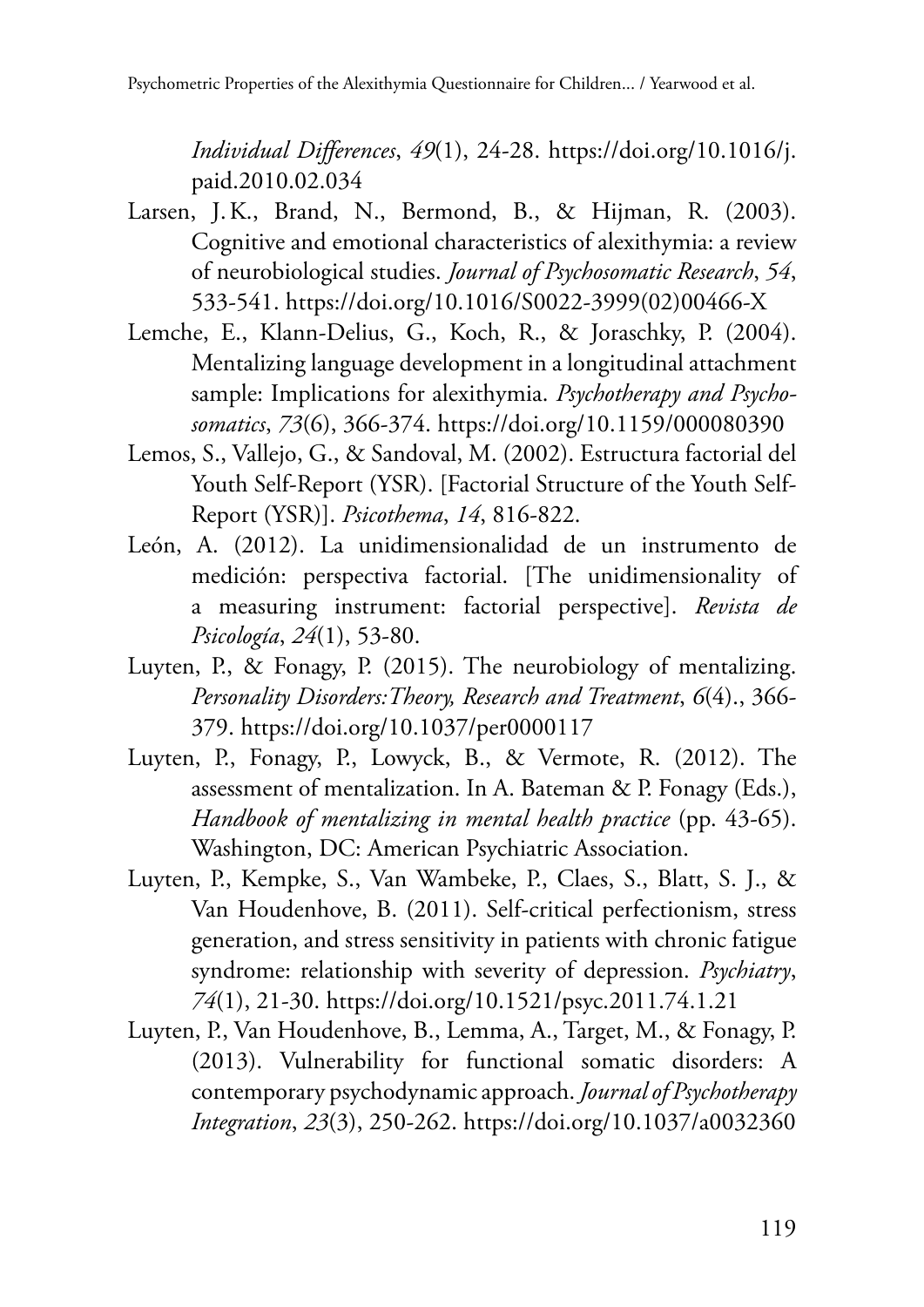- Meins, E., Harris-Waller, J., & Lloyd, A. (2008). Understanding alexithymia: Associations with peer attachment style and mindmindedness. *Personality and Individual Differences*, *45*(2), 146-152. https://doi.org/10.1016/j.paid.2008.03.013
- Mishra, V.S., Maudgal, S., Theunissen, S. C. P. M., & Rieffe, C. (2012). Alexithymia in children with cancer and their siblings. *Journal of Psychosomatic Research*, *72*(4), 266-268. https://doi. org/10.1016/j.jpsychores.2011.12.007
- Moscoso, M. & Spielberger, C.(2011). Cross-cultural assessment of emotions: The expression of anger. *Revista de Psicología*, *29*(2), 344-360.
- Oskis, A., Clow, A., Hucklebridge, F., Bifulco, A., Jacobs, C., & Loveday, C. (2013). Understanding alexithymia in female adolescents: The role of attachment style. *Personality and Individual Differences*, *54*(1), 97-102. https://doi.org/10.1016/j. paid.2012.08.023
- Pardo, M., Pineda, S., Carrillo, S., & Castro, J. (2006). Análisis psicométrico del inventario de apego con padres y pares en una muestra de adolescentes colombianos. [Psychometric analysis of the Parent and Peer Attachment Inventory in a sample of Colombian adolescents]. *Interamerican Journal of Psychology*, *40*(3), 289-302.
- Rescorla, L., Achenbach, T. M., Ivanova, M. Y., Dumenci, L., Almqvist, F., Bilenberg, N., … Verhulst, F. (2007). Epidemiological comparisons of problems and positive qualities reported by adolescents in 24 countries. *Journal of Consulting and Clinical Psychology*,*75*(2), 351-358.https://doi.org/10.1037/0022-006X. 75.2.351
- Rieffe, C., Oosterveld, P., Meerum Terwogt, M., Novin, S., Nasiri, H., & Latifian, M. (2010). Relationship between alexithymia, mood and internalizing symptoms in children and young adolescents: Evidence from an Iranian sample. *Personality and Individual Differences*, *48*(4), 425-430. https://doi.org/10.1016/j.paid. 2009.11.010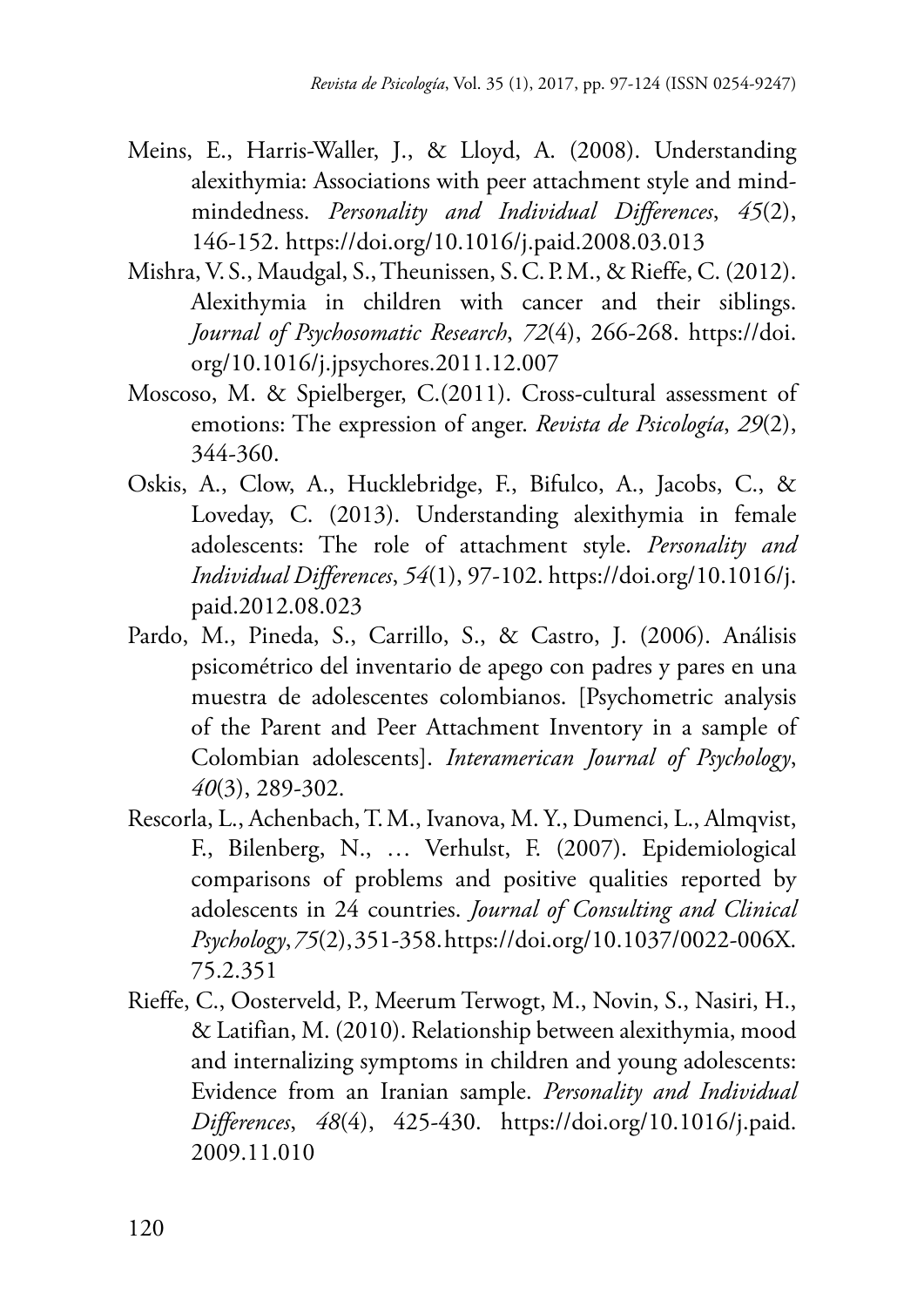- Rieffe, C., Oosterveld, P., & Terwogt, M. M. (2006). An alexithymia questionnaire for children: Factorial and concurrent validation results. *Personality and Individual Differences*, *40*(1), 123-133. https://doi.org/10.1016/j.paid.2005.05.013
- Sagardoy, R. C., Solórzano, G., Morales, C., Kassem, M.S., & Codesal, R. (2014). Procesamiento emocional en pacientes TCA adultas vs. adolescentes. Reconocimiento y regulación emocional. [Emotional processing in adult TCA patients vs. teenagers. Recognition and emotional regulation]. *Clínica y Salud*, *25*(1), 19-37. https://doi.org/10.1016/S1130-5274(14)70024-6
- Smith, N. B., Kouros, C. D., & Meuret, A. E. (2014). The role of trauma symptoms in nonsuicidal self-injury. *Trauma, Violence & Abuse*, *15*(1), 41-56. https://doi.org/10.1177/1524838013496332
- Stevens, J. P. (1992). *Applied Multivariate Statistics for the Social Sciences*  (2nd edition). NJ: Erlbaum.: Hillsdale.
- Connor, J. P., & Feeney, G. F. X. (2010). A confirmatory factor Thorberg, F. A., Young, R. M., Sullivan, K. a, Lyvers, M., Hurst, C., analysis of the Toronto Alexithymia Scale (TAS-20) in an alcohol-dependent sample. *Psychiatry Research*, *178*(3), 565 567. https://doi.org/10.1016/j.psychres.2009.09.015
- Traverso, P. & Nóblega, M. (2012). El Infant Facial Expressions of Emotions from Looking at Pictures. Versión peruana. [The Infant Facial Expressions of Emotions from Looking at Pictures. Peruvian version]. *Revista de Psicología*, *30*(2), 317-340.
- Vanheule, S., Desmet, M., Meganck, R., & Bogaerts, S. (2007). Alexithymia and interpersonal problems. *Journal of Clinical Psychology*, *63*, 109-117. https://doi.org/10.1016/j.sbspro.2010.07.153

Recibido: 19 de noviembre, 2015 Revisado: 17 de mayo, 2016 Aceptado: 16 de junio, 2016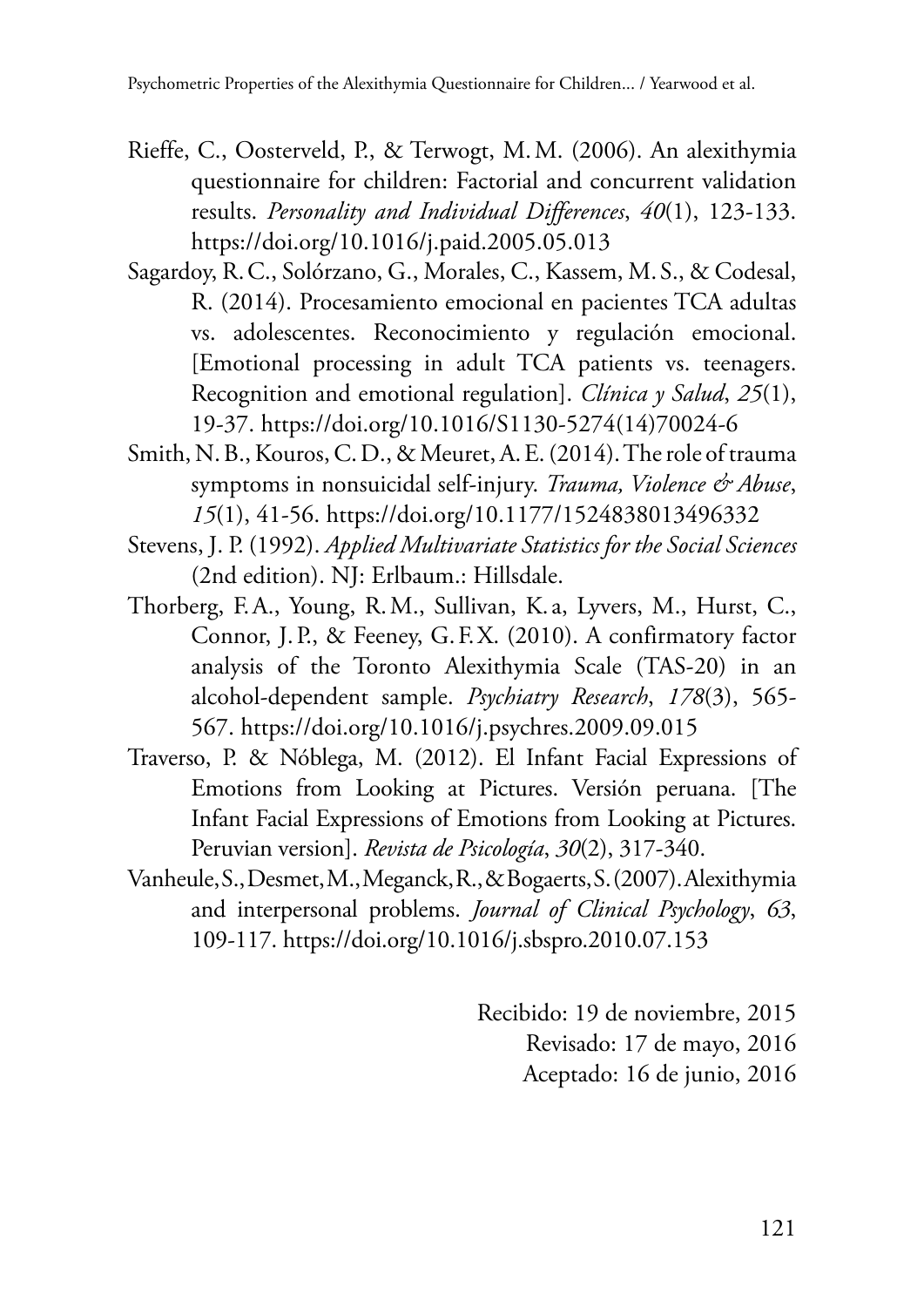# **Appendix 1. Alexithymia Questionnaire for Children - Spanish Version**

La forma en que me siento…

En la siguiente página, encontrarás 20 oraciones cortas. Cada oración es un enunciado acerca de cómo las personas pueden sentirse o pensar. Marca con un círculo la opción de respuesta que mejor se ajusta para ti (si esto es frecuentemente cierto, a veces cierto o no es cierto para ti). No hay respuestas correctas o incorrectas, ya que se trata solo sobre lo que tú piensas.

|                                                                                       | No es<br>cierto | A veces<br>cierto | Frecuentemente<br>cierto |
|---------------------------------------------------------------------------------------|-----------------|-------------------|--------------------------|
| Estoy frecuentemente confundido sobre la<br>forma en que me siento por dentro         | $\Omega$        | 1                 | 2                        |
| Me resulta difícil decir cómo me siento por<br>dentro.                                | $\Omega$        | 1                 | 2                        |
| Siento cosas en mi cuerpo que hasta los<br>doctores no entienden                      | $\Omega$        | 1                 | 2                        |
| Puedo explicar fácilmente cómo me siento<br>por dentro                                | $\Omega$        | 1                 | 2                        |
| Cuando tengo un problema, quiero saber de<br>dónde viene y no solo hablar sobre ello  | $\Omega$        | 1                 | 2                        |
| Cuando me siento mal, no sé si estoy triste,<br>asustado o molesto                    | $\Omega$        | 1                 | 2                        |
| A veces estoy confundido por cosas que<br>siento en mi cuerpo                         | $\Omega$        | 1                 | 2                        |
| Prefiero dejar que las cosas sucedan, en lugar<br>de querer entender por qué suceden. | $\Omega$        | 1                 | 2                        |
| A veces no puedo encontrar las palabras para<br>decir cómo me siento por dentro       | $\Omega$        | 1                 | 2                        |
| Es importante entender cómo te sientes por<br>dentro                                  | $\Omega$        | 1                 | $\overline{c}$           |
| Me resulta difícil decir cómo me siento<br>acerca de otras personas                   | $\Omega$        | 1                 | $\overline{c}$           |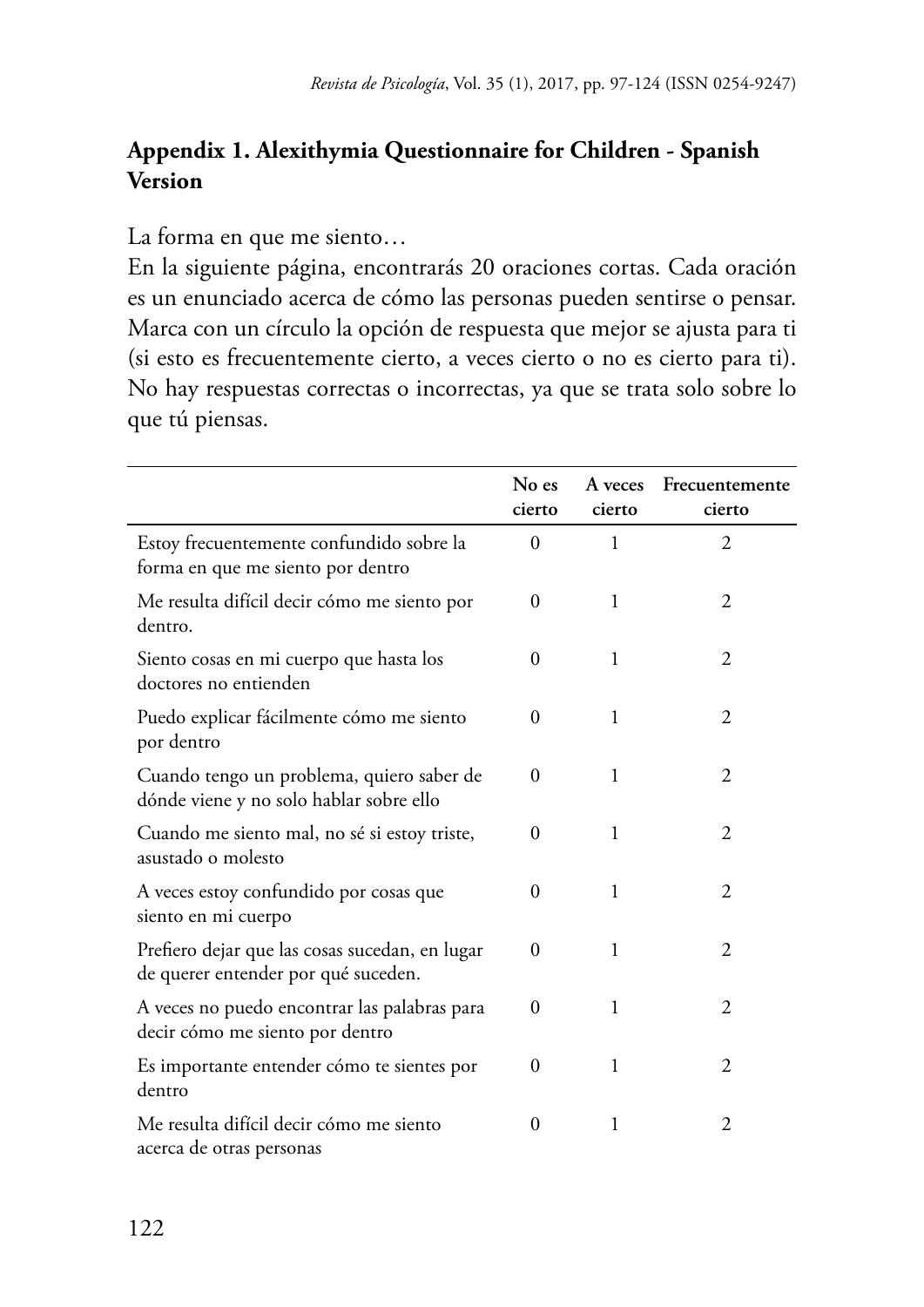|                                                                                                                                         | No es<br>cierto | A veces<br>cierto | Frecuentemente<br>cierto |
|-----------------------------------------------------------------------------------------------------------------------------------------|-----------------|-------------------|--------------------------|
| Otras personas me dicen que debería hablar<br>más acerca de cómo me siento por dentro                                                   | $\Omega$        | 1                 | $\overline{c}$           |
| No sé qué está sucediendo dentro de mi                                                                                                  | $\Omega$        | 1                 | 2                        |
| Frecuentemente no sé por qué estoy molesto                                                                                              | $\Omega$        | 1                 | 2                        |
| Prefiero hablar con personas sobre cosas del<br>día a día, en lugar de sobre como ellos se<br>sienten                                   | $\Omega$        | 1                 | $\overline{c}$           |
| Prefiero ver programas de televisión graciosos<br>en lugar de películas que cuentan historias<br>sobre los problemas de otras personas. | $\Omega$        | 1                 | 2                        |
| Es difícil para mí decir cómo me siento<br>realmente por dentro, incluso a mi mejor<br>$amigo(a)$ .                                     | $\Omega$        | 1                 | 2                        |
| Me puedo sentir cerca a alguien, incluso<br>cuando estamos en silencio, sin decir nada.                                                 | $\Omega$        | 1                 | $\overline{c}$           |
| Pensar acerca de cómo me siento, me ayuda<br>cuando quiero hacer algo respecto a mis<br>problemas.                                      | $\theta$        | 1                 | 2                        |
| Cuando tengo que concentrarme en una<br>película para entender la historia, disfruto<br>mucho menos de la película.                     | $\Omega$        | 1                 | 2                        |

Psychometric Properties of the Alexithymia Questionnaire for Children... / Yearwood et al.